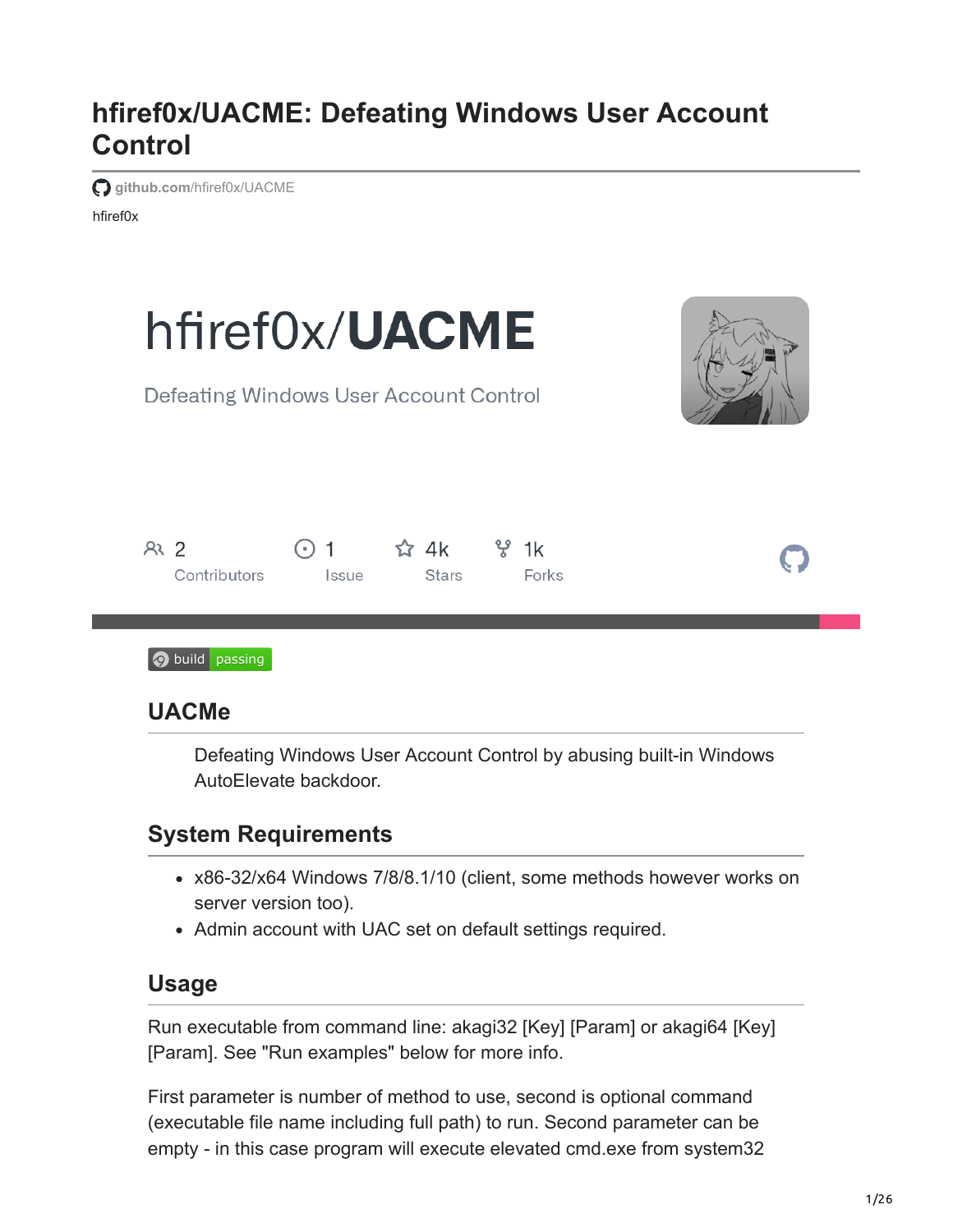folder.

**Note**: Since 3.5.0 version all "fixed" methods are considered obsolete and removed altogether with all supporting code/units. If you still need them - use [v3.2.x branch](https://github.com/hfiref0x/UACME/tree/v3.2.x)

Keys (click to expand/collapse)

- 1. Author: Leo Davidson
	- Type: Dll Hijack
	- Method: IFileOperation
	- Target(s): \system32\sysprep\sysprep.exe
	- Component(s): cryptbase.dll
	- Implementation: ucmStandardAutoElevation
	- Works from: Windows 7 (7600)
	- Fixed in: Windows 8.1 (9600)
		- How: sysprep.exe hardened LoadFrom manifest elements
	- $\circ$  Code status: removed starting from v3.5.0
- 2. Author: Leo Davidson derivative
	- Type: Dll Hijack
	- Method: IFileOperation
	- Target(s): \system32\sysprep\sysprep.exe
	- Component(s): ShCore.dll
	- Implementation: ucmStandardAutoElevation
	- Works from: Windows 8.1 (9600)
	- $\circ$  Fixed in: Windows 10 TP ( $> 9600$ )

How: Side effect of ShCore.dll moving to \KnownDlls

- $\circ$  Code status: removed starting from v3.5.0
- 3. Author: Leo Davidson derivative by WinNT/Pitou
	- Type: Dll Hijack
	- Method: IFileOperation
	- Target(s): \system32\oobe\setupsqm.exe
	- Component(s): WdsCore.dll
	- Implementation: ucmStandardAutoElevation
	- Works from: Windows 7 (7600)
	- $\circ$  Fixed in: Windows 10 TH2 (10558)

How: Side effect of OOBE redesign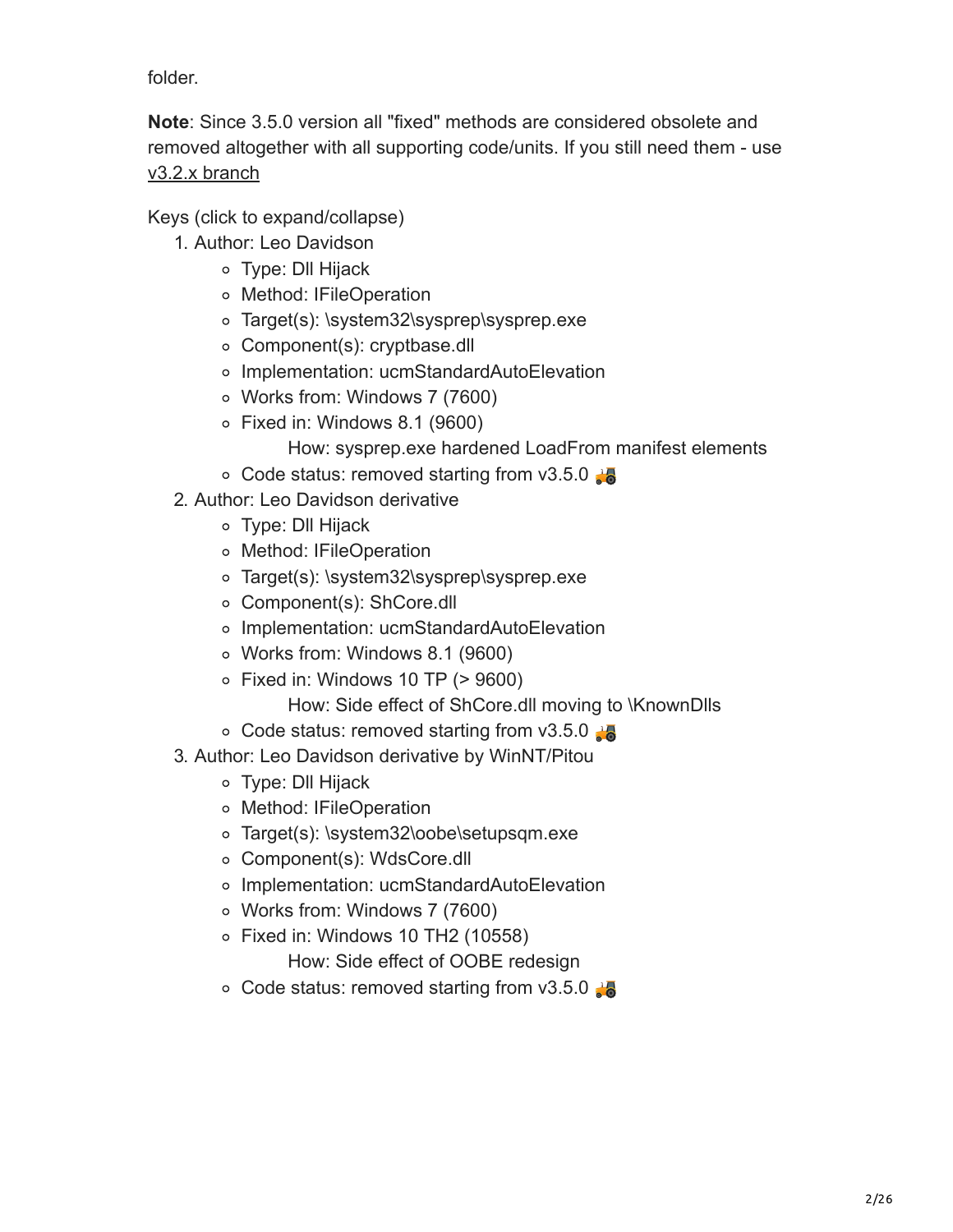- 4. Author: Jon Ericson, WinNT/Gootkit, mzH
	- Type: AppCompat
	- Method: RedirectEXE Shim
	- Target(s): \system32\cliconfg.exe
	- Component(s): -
	- o Implementation: ucmShimRedirectEXE
	- Works from: Windows 7 (7600)
	- $\circ$  Fixed in: Windows 10 TP ( $> 9600$ )
		- How: Sdbinst.exe autoelevation removed,
		- KB3045645/KB3048097 for rest Windows versions
	- $\circ$  Code status: removed starting from v3.5.0
- 5. Author: WinNT/Simda
	- Type: Elevated COM interface
	- Method: ISecurityEditor
	- Target(s): HKLM registry keys
	- Component(s): -
	- o Implementation: ucmSimdaTurnOffUac
	- Works from: Windows 7 (7600)
	- $\circ$  Fixed in: Windows 10 TH1 (10147)
		- How: ISecurityEditor interface method changed
	- $\circ$  Code status: removed starting from v3.5.0
- 6. Author: Win32/Carberp
	- Type: Dll Hijack
	- o Method: WUSA
	- Target(s): \ehome\mcx2prov.exe, \system32\migwiz\migwiz.exe
	- Component(s): WdsCore.dll, CryptBase.dll, CryptSP.dll
	- Implementation: ucmWusaMethod
	- Works from: Windows 7 (7600)
	- $\circ$  Fixed in: Windows 10 TH1 (10147)
		- How: WUSA /extract option removed
	- $\circ$  Code status: removed starting from v3.5.0
- 7. Author: Win32/Carberp derivative
	- Type: Dll Hijack
	- o Method: WUSA
	- Target(s): \system32\cliconfg.exe
	- Component(s): ntwdblib.dll
	- Implementation: ucmWusaMethod
	- Works from: Windows 7 (7600)
	- $\circ$  Fixed in: Windows 10 TH1 (10147) How: WUSA /extract option removed
	- $\circ$  Code status: removed starting from v3.5.0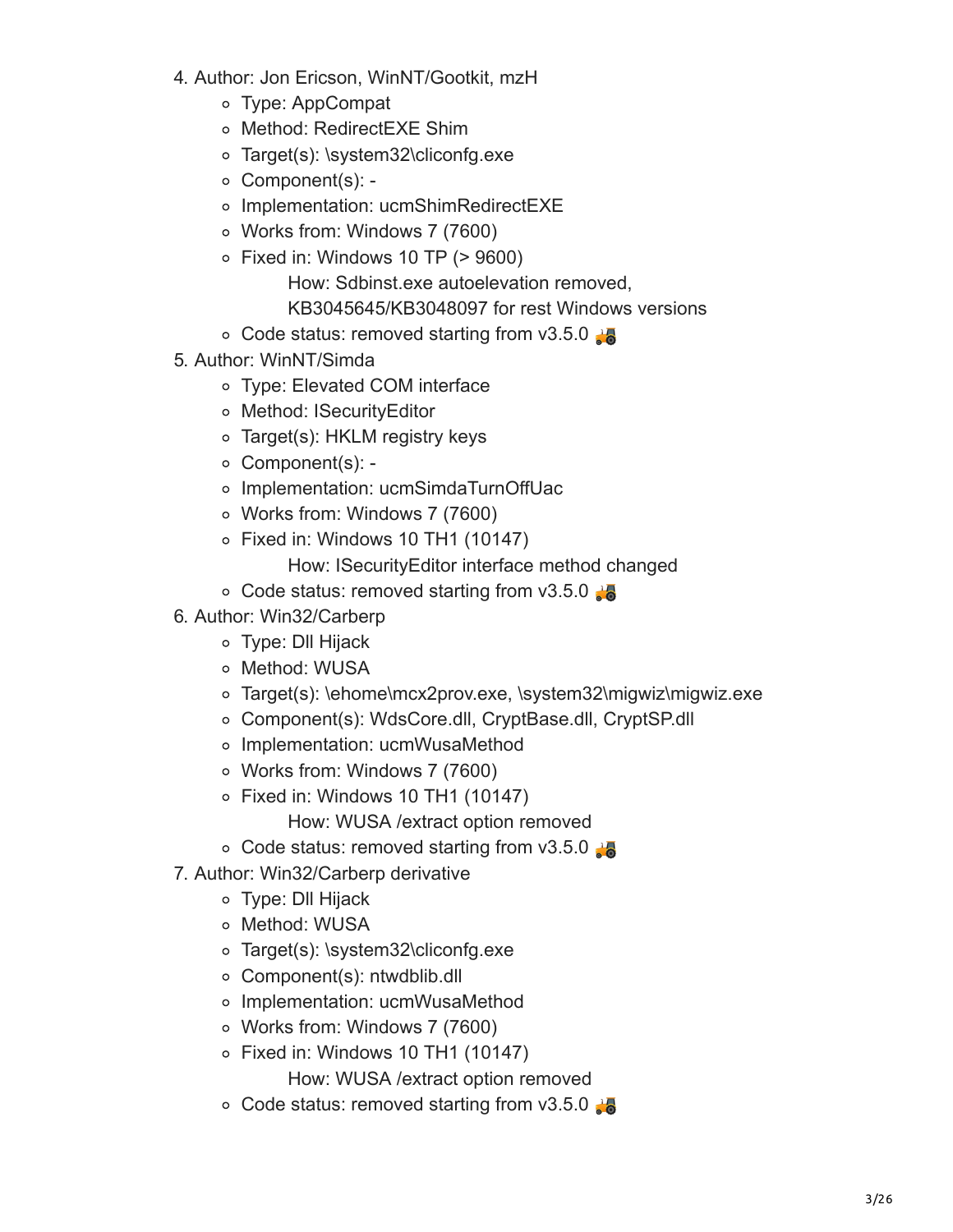- 8. Author: Leo Davidson derivative by Win32/Tilon
	- Type: Dll Hijack
	- o Method: IFileOperation
	- Target(s): \system32\sysprep\sysprep.exe
	- Component(s): Actionqueue.dll
	- Implementation: ucmStandardAutoElevation
	- Works from: Windows 7 (7600)
	- Fixed in: Windows 8.1 (9600)
		- How: sysprep.exe hardened LoadFrom manifest
	- $\circ$  Code status: removed starting from v3.5.0
- 9. Author: Leo Davidson, WinNT/Simda, Win32/Carberp derivative
	- Type: Dll Hijack
	- Method: IFileOperation, ISecurityEditor, WUSA
	- Target(s): IFEO registry keys, \system32\cliconfg.exe
	- Component(s): Attacker defined Application Verifier Dll
	- Implementation: ucmAvrfMethod
	- Works from: Windows 7 (7600)
	- $\circ$  Fixed in: Windows 10 TH1 (10147) How: WUSA /extract option removed, ISecurityEditor interface method changed
	- $\circ$  Code status: removed starting from v3.5.0
- 10. Author: WinNT/Pitou, Win32/Carberp derivative
	- Type: Dll Hijack
	- o Method: IFileOperation, WUSA
	- Target(s): \system32\{New}or{Existing}\{autoelevated}.exe, e.g. winsat.exe
	- Component(s): Attacker defined dll, e.g. PowProf.dll, DevObj.dll
	- o Implementation: ucmWinSATMethod
	- Works from: Windows 7 (7600)
	- $\circ$  Fixed in: Windows 10 TH2 (10548)

How: AppInfo elevated application path control hardening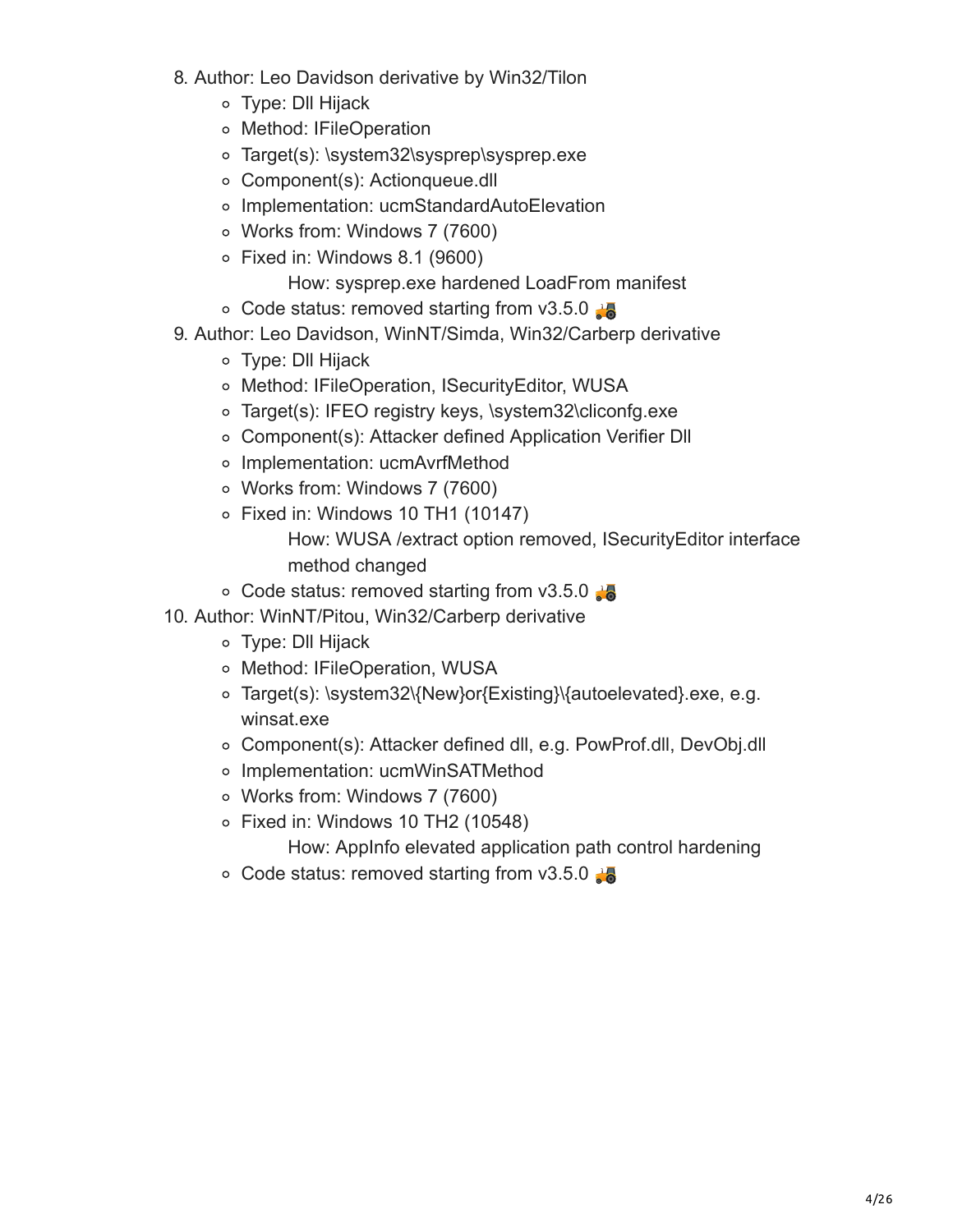- 11. Author: Jon Ericson, WinNT/Gootkit, mzH
	- Type: AppCompat
	- o Method: Shim Memory Patch
	- Target(s): \system32\iscsicli.exe
	- Component(s): Attacker prepared shellcode
	- Implementation: ucmShimPatch
	- Works from: Windows 7 (7600)
	- Fixed in: Windows 8.1 (9600)
		- How: Sdbinst.exe autoelevation removed, KB3045645/KB3048097 for rest Windows versions
	- $\circ$  Code status: removed starting from v3.5.0
- 12. Author: Leo Davidson derivative
	- Type: Dll Hijack
	- o Method: IFileOperation
	- Target(s): \system32\sysprep\sysprep.exe
	- Component(s): dbgcore.dll
	- Implementation: ucmStandardAutoElevation
	- Works from: Windows 10 TH1 (10240)
	- $\circ$  Fixed in: Windows 10 TH2 (10565)
		- How: sysprep.exe manifest updated
	- $\circ$  Code status: removed starting from v3.5.0
- 13. Author: Leo Davidson derivative
	- Type: Dll Hijack
	- Method: IFileOperation
	- Target(s): \system32\mmc.exe EventVwr.msc
	- Component(s): elsext.dll
	- Implementation: ucmMMCMethod
	- Works from: Windows 7 (7600)
	- Fixed in: Windows 10 RS1 (14316)
		- How: Missing dependency removed
	- $\circ$  Code status: removed starting from v3.5.0
- 14. Author: Leo Davidson, WinNT/Sirefef derivative
	- Type: Dll Hijack
	- Method: IFileOperation
	- Target(s): \system\credwiz.exe, \system32\wbem\oobe.exe
	- Component(s): netutils.dll
	- Implementation: ucmSirefefMethod
	- Works from: Windows 7 (7600)
	- $\circ$  Fixed in: Windows 10 TH2 (10548)

How: AppInfo elevated application path control hardening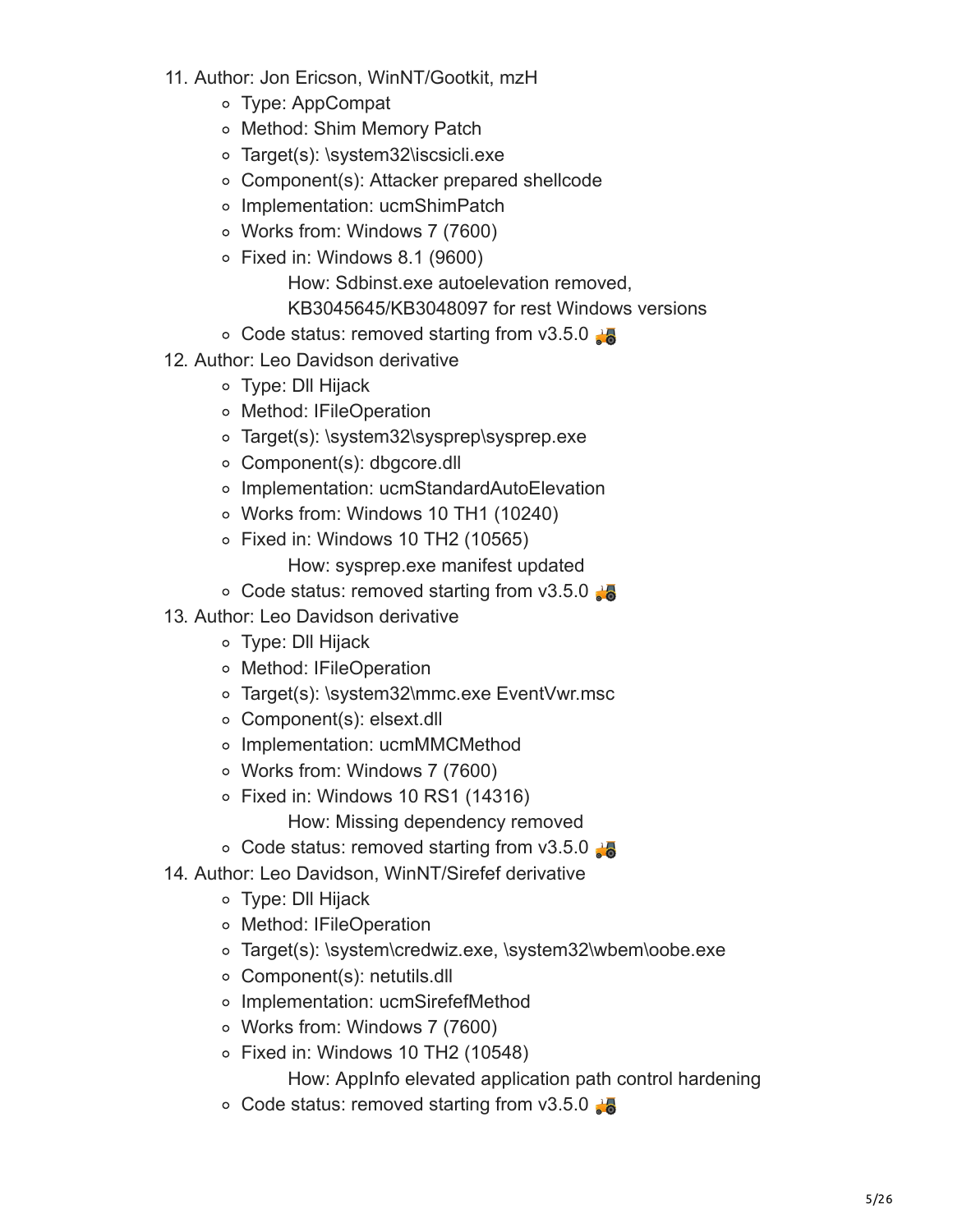- 15. Author: Leo Davidson, Win32/Addrop, Metasploit derivative
	- Type: Dll Hijack
	- o Method: IFileOperation
	- Target(s): \system32\cliconfg.exe
	- Component(s): ntwdblib.dll
	- Implementation: ucmGenericAutoelevation
	- Works from: Windows 7 (7600)
	- Fixed in: Windows 10 RS1 (14316)
		- How: Cliconfg.exe autoelevation removed
	- $\circ$  Code status: removed starting from v3.5.0
- 16. Author: Leo Davidson derivative
	- Type: Dll Hijack
	- o Method: IFileOperation
	- o Target(s): \system32\GWX\GWXUXWorker.exe, \system32\inetsrv\inetmgr.exe
	- Component(s): SLC.dll
	- Implementation: ucmGWX
	- Works from: Windows 7 (7600)
	- Fixed in: Windows 10 RS1 (14316)
		- How: AppInfo elevated application path control and inetmgr executable hardening
	- $\circ$  Code status: removed starting from v3.5.0
- 17. Author: Leo Davidson derivative
	- Type: Dll Hijack (Import forwarding)
	- o Method: IFileOperation
	- Target(s): \system32\sysprep\sysprep.exe
	- Component(s): unbcl.dll
	- Implementation: ucmStandardAutoElevation2
	- Works from: Windows 8.1 (9600)
	- Fixed in: Windows 10 RS1 (14371)
		- How: sysprep.exe manifest updated
	- $\circ$  Code status: removed starting from v3.5.0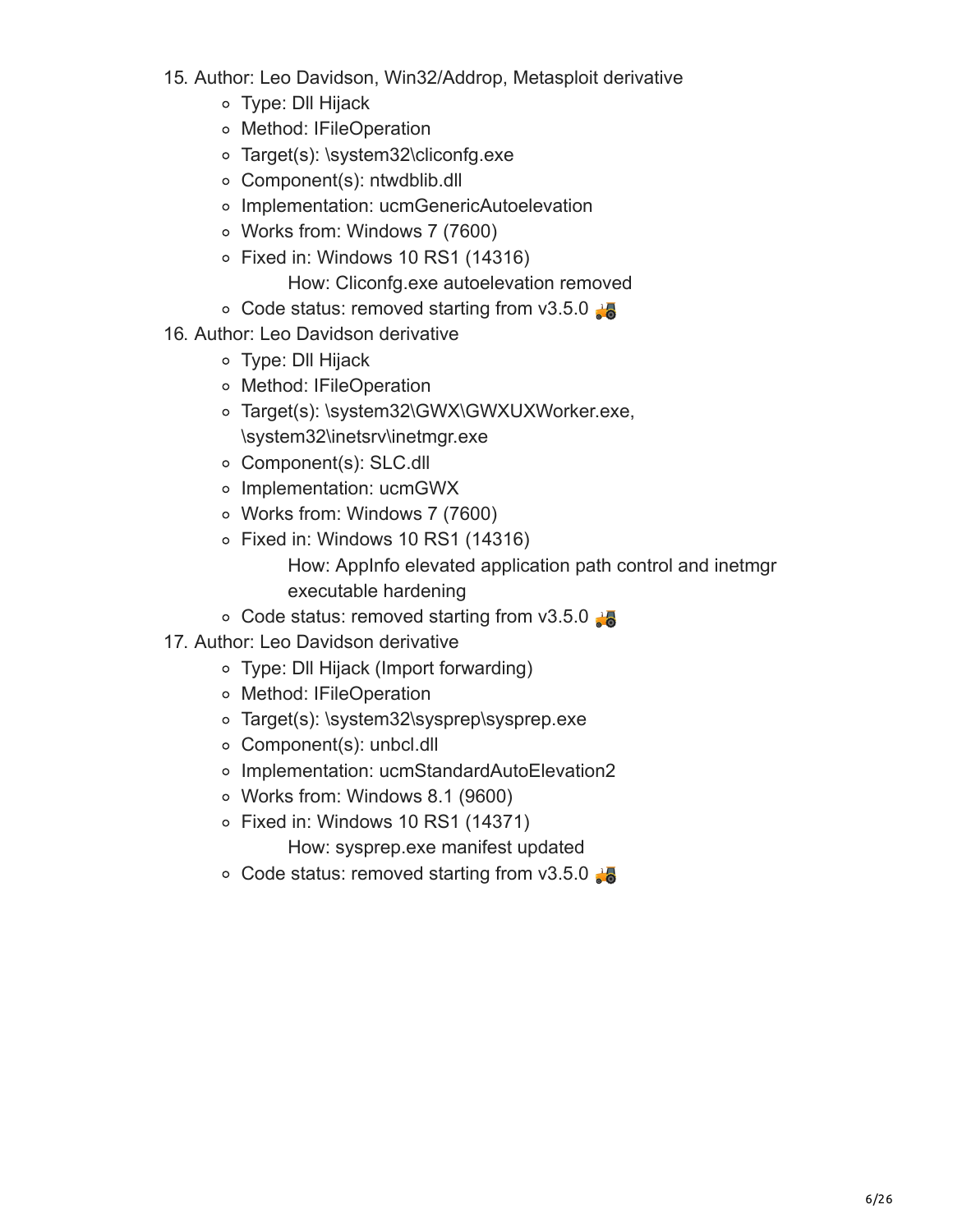- 18. Author: Leo Davidson derivative
	- Type: Dll Hijack (Manifest)
	- o Method: IFileOperation
	- Target(s): \system32\taskhost.exe, \system32\tzsync.exe (any ms exe without manifest)
	- Component(s): Attacker defined
	- Implementation: ucmAutoElevateManifest
	- Works from: Windows 7 (7600)
	- $\circ$  Fixed in: Windows 10 RS1 (14371)

How: Manifest parsing logic reviewed

- $\circ$  Code status: removed starting from v3.5.0
- 19. Author: Leo Davidson derivative
	- Type: Dll Hijack
	- o Method: IFileOperation
	- Target(s): \system32\inetsrv\inetmgr.exe
	- Component(s): MsCoree.dll
	- Implementation: ucmInetMgrMethod
	- Works from: Windows 7 (7600)
	- $\circ$  Fixed in: Windows 10 RS1 (14376)
		- How: inetmgr.exe executable manifest hardening, MitigationPolicy->ProcessImageLoadPolicy- >PreferSystem32Images
	- $\circ$  Code status: removed starting from v3.5.0
- 20. Author: Leo Davidson derivative
	- Type: Dll Hijack
	- o Method: IFileOperation
	- Target(s): \system32\mmc.exe, Rsop.msc
	- Component(s): WbemComn.dll
	- o Implementation: ucmMMCMethod
	- Works from: Windows 7 (7600)
	- Fixed in: Windows 10 RS3 (16232)

How: Target requires wbemcomn.dll to be signed by MS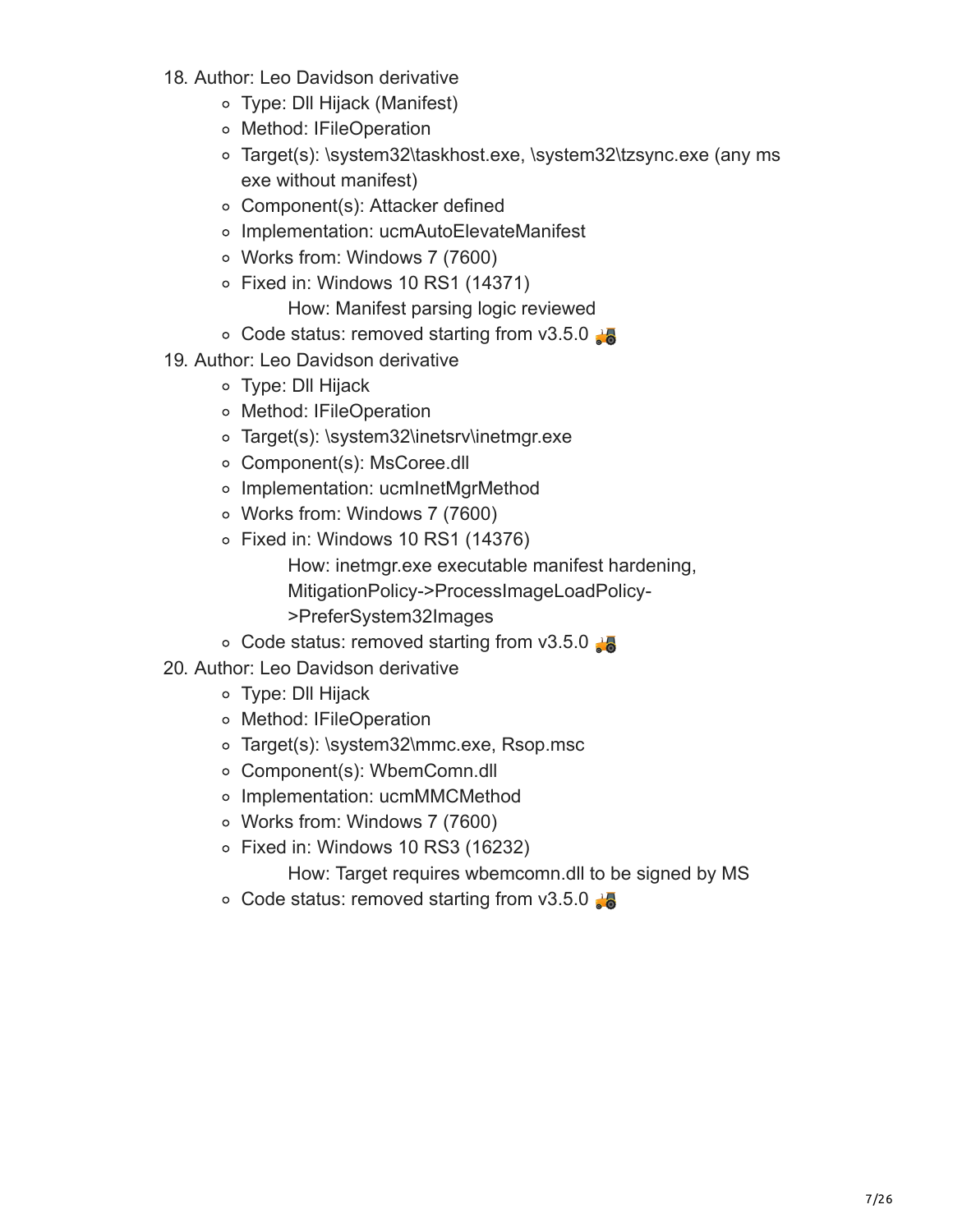- 21. Author: Leo Davidson derivative
	- Type: Dll Hijack
	- Method: IFileOperation, SxS DotLocal
	- Target(s): \system32\sysprep\sysprep.exe
	- Component(s): comctl32.dll
	- Implementation: ucmSXSMethod
	- Works from: Windows 7 (7600)
	- $\circ$  Fixed in: Windows 10 RS3 (16232) How: MitigationPolicy->ProcessImageLoadPolicy- >PreferSystem32Images
	- $\circ$  Code status: removed starting from v3.5.0
- 22. Author: Leo Davidson derivative
	- Type: Dll Hijack
	- Method: IFileOperation, SxS DotLocal
	- Target(s): \system32\consent.exe
	- Component(s): comctl32.dll
	- Implementation: ucmSXSMethod
	- Works from: Windows 7 (7600)
	- $\circ$  Fixed in: unfixed

- Code status: added in v2.5.0
- 23. Author: Leo Davidson derivative
	- Type: Dll Hijack
	- Method: IFileOperation
	- Target(s): \system32\pkgmgr.exe
	- Component(s): DismCore.dll
	- Implementation: ucmDismMethod
	- Works from: Windows 7 (7600)
	- **Fixed in: unfixed** 
		- How: -
	- Code status: added in v2.5.1
- 24. Author: BreakingMalware
	- Type: Shell API
	- Method: Environment variables expansion
	- Target(s): \system32\CompMgmtLauncher.exe
	- Component(s): Attacker defined
	- Implementation: ucmCometMethod
	- Works from: Windows 7 (7600)
	- $\circ$  Fixed in: Windows 10 RS2 (15031)

How: CompMgmtLauncher.exe autoelevation removed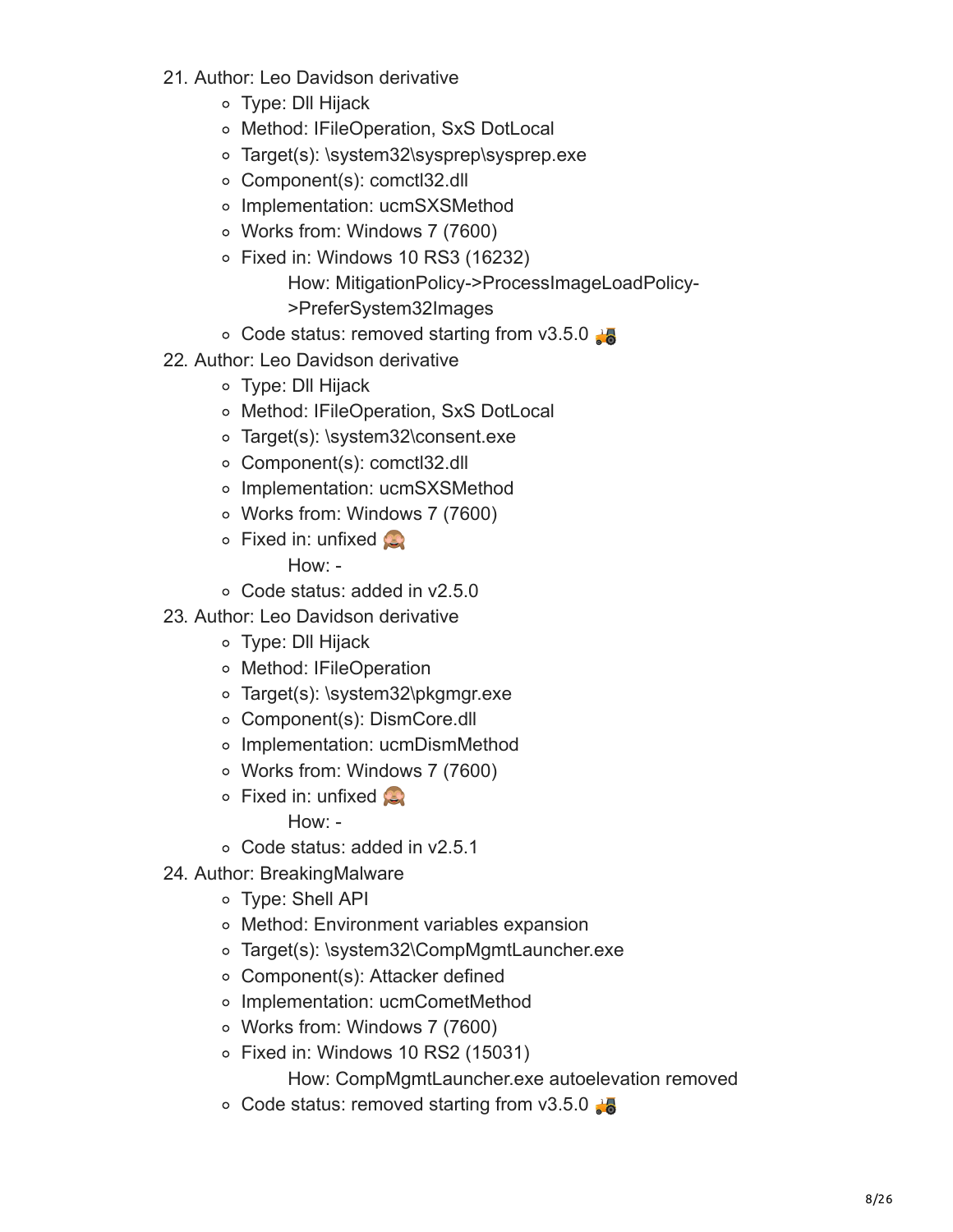- 25. Author: Enigma0x3
	- Type: Shell API
	- Method: Registry key manipulation
	- Target(s): \system32\EventVwr.exe, \system32\CompMgmtLauncher.exe
	- Component(s): Attacker defined
	- Implementation: ucmHijackShellCommandMethod
	- Works from: Windows 7 (7600)
	- $\circ$  Fixed in: Windows 10 RS2 (15031)

How: EventVwr.exe redesigned, CompMgmtLauncher.exe autoelevation removed

- $\circ$  Code status: removed starting from v3.5.0
- 26. Author: Enigma0x3
	- Type: Race Condition
	- o Method: File overwrite
	- Target(s): %temp%\GUID\dismhost.exe
	- Component(s): LogProvider.dll
	- Implementation: ucmDiskCleanupRaceCondition
	- Works from: Windows 10 TH1 (10240)
	- AlwaysNotify compatible
	- Fixed in: Windows 10 RS2 (15031)

How: File security permissions altered

- $\circ$  Code status: removed starting from v3.5.0
- 27. Author: ExpLife
	- Type: Elevated COM interface
	- Method: IARPUninstallStringLauncher
	- Target(s): Attacker defined
	- Component(s): Attacker defined
	- Implementation: ucmUninstallLauncherMethod
	- Works from: Windows 7 (7600)
	- $\circ$  Fixed in: Windows 10 RS3 (16199) How: UninstallStringLauncher interface removed from COMAutoApprovalList
	- $\circ$  Code status: removed starting from v3.5.0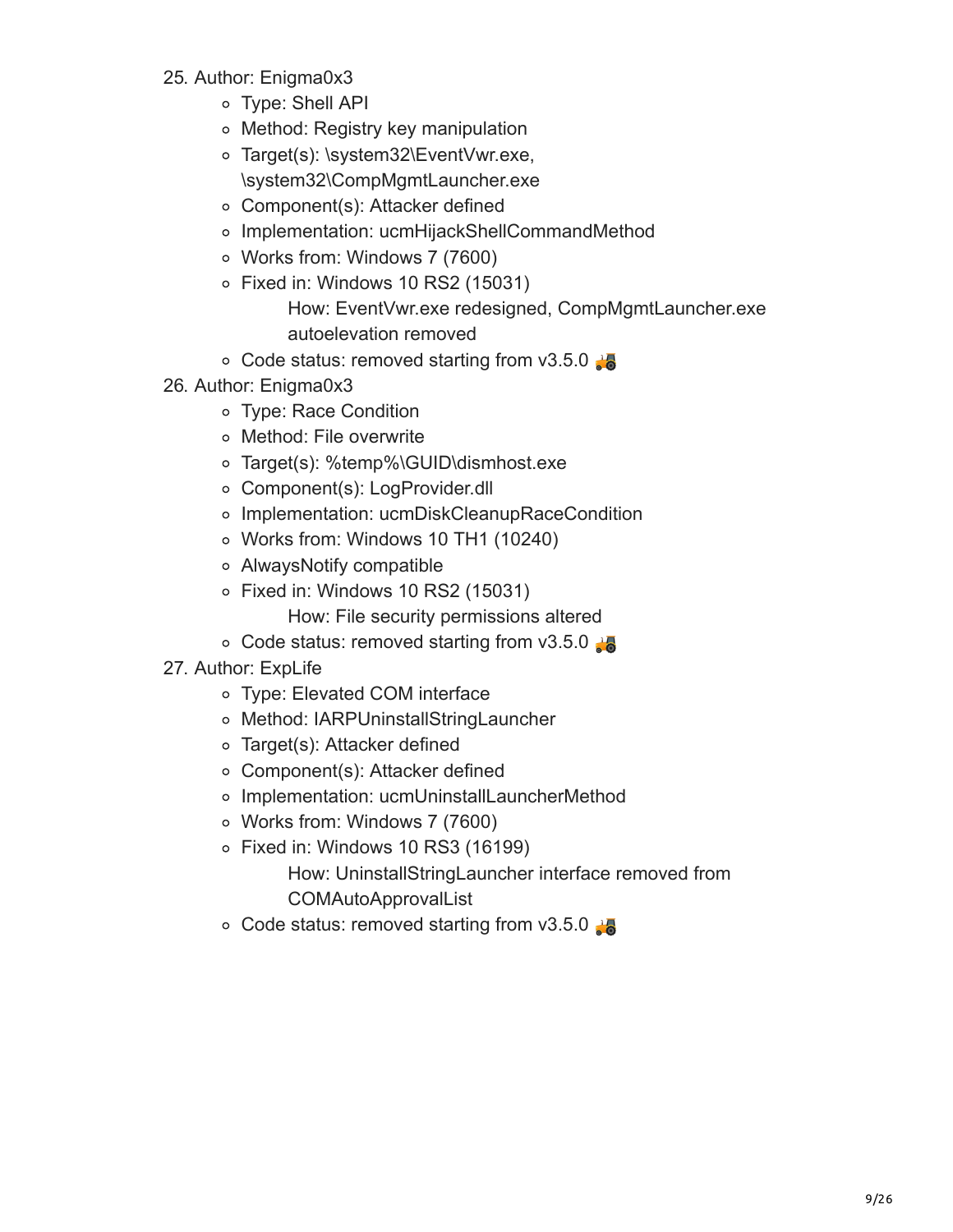- 28. Author: Exploit/Sandworm
	- Type: Whitelisted component
	- Method: InfDefaultInstall
	- Target(s): Attacker defined
	- Component(s): Attacker defined
	- o Implementation: ucmSandwormMethod
	- Works from: Windows 7 (7600)
	- Fixed in: Windows 8.1 (9600)
		- How: InfDefaultInstall.exe removed from g\_lpAutoApproveEXEList (MS14-060)
	- $\circ$  Code status: removed starting from v3.5.0
- 29. Author: Enigma0x3
	- Type: Shell API
	- Method: Registry key manipulation
	- o Target(s): \system32\sdclt.exe
	- Component(s): Attacker defined
	- Implementation: ucmAppPathMethod
	- Works from: Windows 10 TH1 (10240)
	- $\circ$  Fixed in: Windows 10 RS3 (16215) How: Shell API update
	- ∘ Code status: removed starting from v3.5.0
- 30. Author: Leo Davidson derivative, lhc645
	- Type: Dll Hijack
	- o Method: WOW64 logger
	- Target(s): \syswow64\{any elevated exe, e.g wusa.exe}
	- Component(s): wow64log.dll
	- o Implementation: ucmWow64LoggerMethod
	- Works from: Windows 7 (7600)
	- **Fixed in: unfixed** 
		- How: -
	- Code status: added in v2.7.0
- 31. Author: Enigma0x3
	- Type: Shell API
	- Method: Registry key manipulation
	- o Target(s): \system32\sdclt.exe
	- Component(s): Attacker defined
	- Implementation: ucmSdcltIsolatedCommandMethod
	- Works from: Windows 10 TH1 (10240)
	- $\circ$  Fixed in: Windows 10 RS4 (17025)

How: Shell API / Windows components update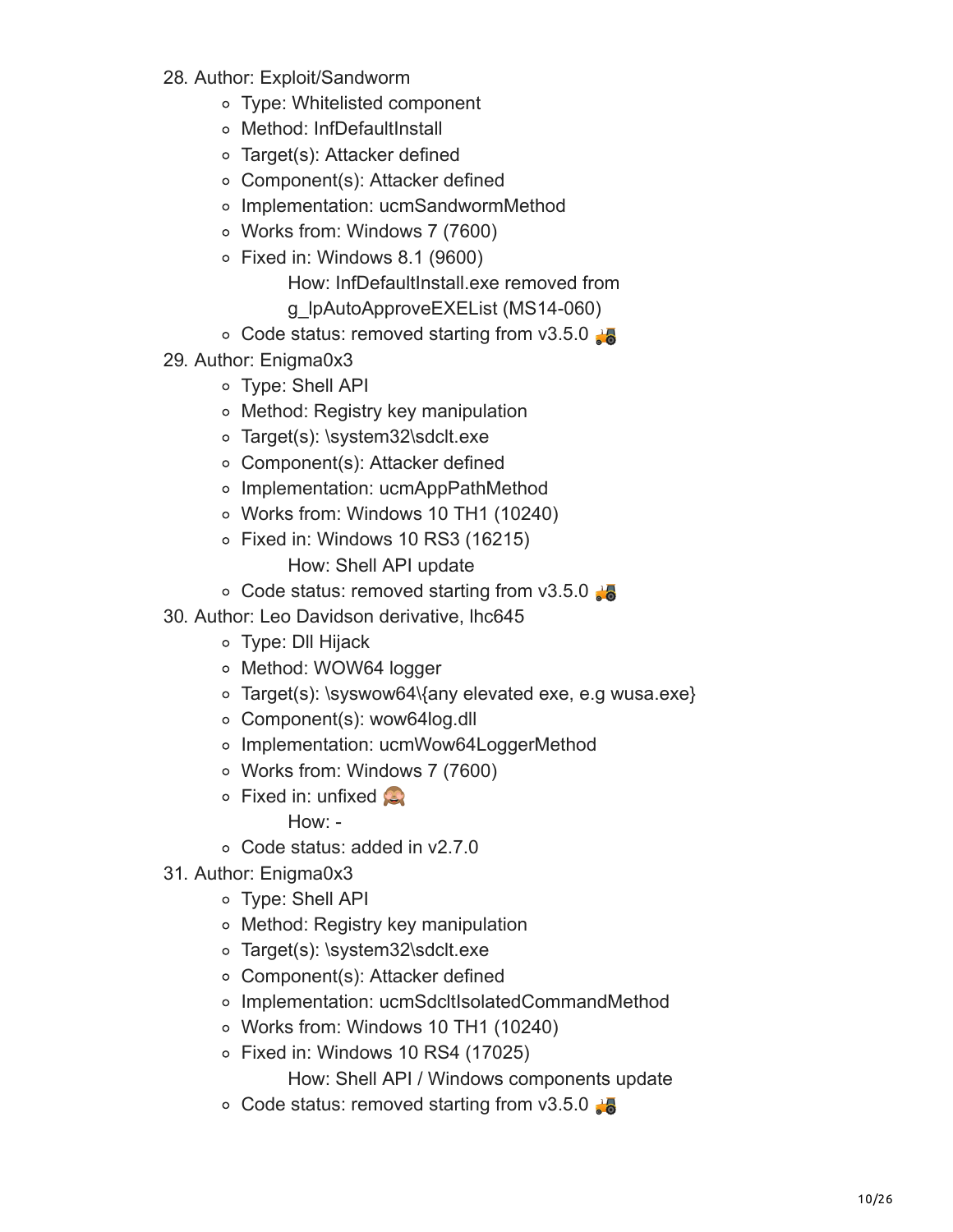- 32. Author: xi-tauw
	- Type: Dll Hijack
	- Method: UIPI bypass with uiAccess application
	- Target(s): \Program Files\Windows Media Player\osk.exe, \system32\EventVwr.exe, \system32\mmc.exe
	- Component(s): duser.dll, osksupport.dll
	- Implementation: ucmUiAccessMethod
	- Works from: Windows 7 (7600)
	- $\circ$  Fixed in: unfixed

- Code status: added in v2.7.1
- 33. Author: winscripting.blog
	- Type: Shell API
	- Method: Registry key manipulation
	- Target(s): \system32\fodhelper.exe
	- Component(s): Attacker defined
	- o Implementation: ucmShellRegModMethod
	- Works from: Windows 10 TH1 (10240)
	- $\circ$  Fixed in: unfixed

How: -

- Code status: added in v2.7.2
- 34. Author: James Forshaw
	- Type: Shell API
	- Method: Environment variables expansion
	- Target(s): \system32\svchost.exe via \system32\schtasks.exe
	- Component(s): Attacker defined
	- o Implementation: ucmDiskCleanupEnvironmentVariable
	- Works from: Windows 8.1 (9600)
	- AlwaysNotify compatible
	- $\circ$  Fixed in: unfixed

How: -

Code status: added in v2.7.2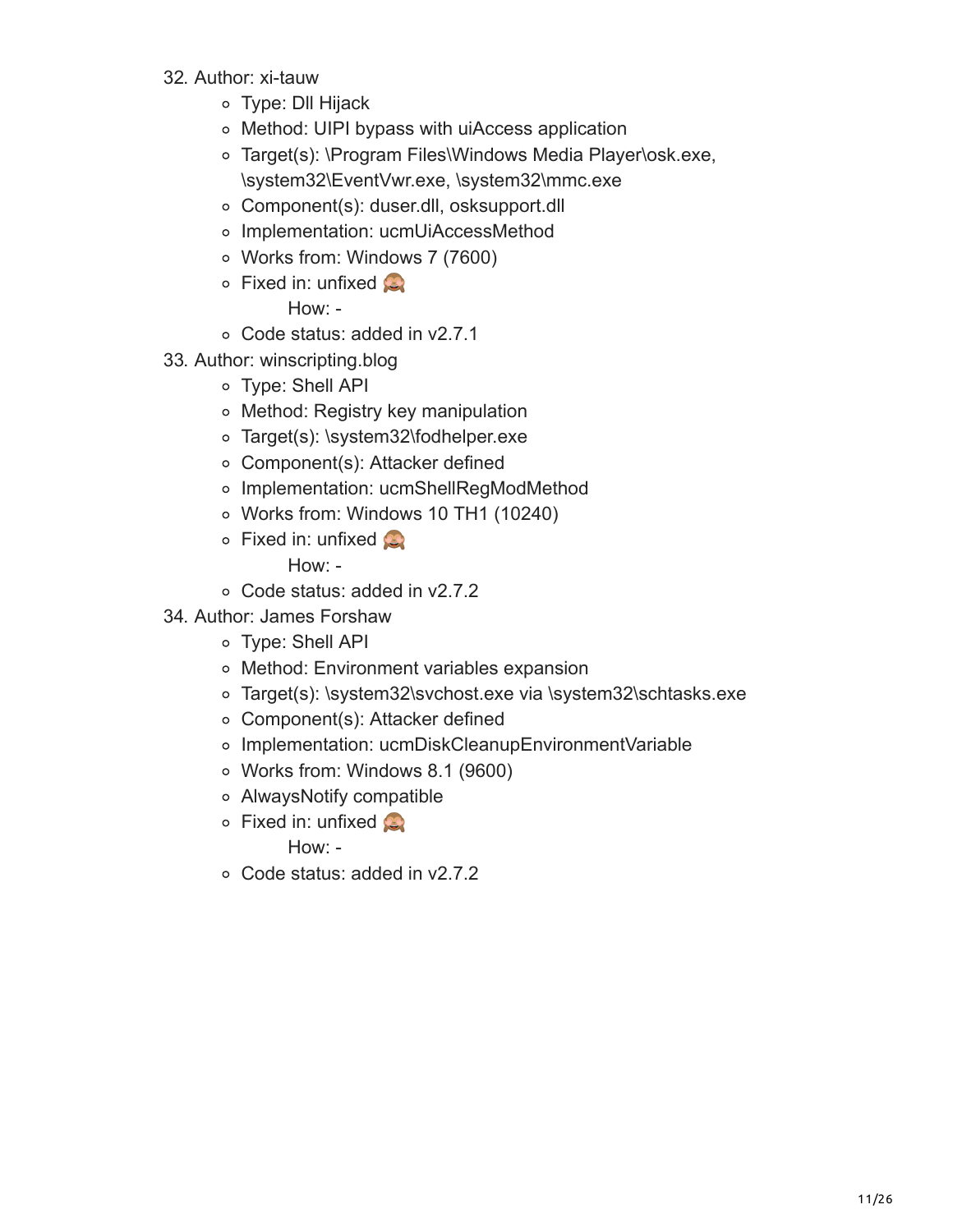- 35. Author: CIA & James Forshaw
	- Type: Impersonation
	- Method: Token Manipulations
	- Target(s): Autoelevated applications
	- Component(s): Attacker defined
	- Implementation: ucmTokenModification
	- Works from: Windows 7 (7600)
	- AlwaysNotify compatible, see note
	- $\circ$  Fixed in: Windows 10 RS5 (17686)

How: ntoskrnl.exe->SeTokenCanImpersonate additional access token check added

- $\circ$  Code status: removed starting from v3.5.0
- 36. Author: Thomas Vanhoutte aka SandboxEscaper
	- Type: Race condition
	- Method: NTFS reparse point & Dll Hijack
	- Target(s): wusa.exe, pkgmgr.exe
	- Component(s): Attacker defined
	- Implementation: ucmJunctionMethod
	- Works from: Windows 7 (7600)
	- **Fixed in: unfixed** How: -
	- Code status: added in v2.7.4
- 37. Author: Ernesto Fernandez, Thomas Vanhoutte
	- Type: Dll Hijack
	- Method: SxS DotLocal, NTFS reparse point
	- Target(s): \system32\dccw.exe
	- Component(s): GdiPlus.dll
	- o Implementation: ucmSXSDccwMethod
	- Works from: Windows 7 (7600)
	- $\circ$  Fixed in: unfixed
		- How: -
	- Code status: added in v2.7.5
- 38. Author: Clement Rouault
	- Type: Whitelisted component
	- Method: APPINFO command line spoofing
	- Target(s): \system32\mmc.exe
	- Component(s): Attacker defined
	- Implementation: ucmHakrilMethod
	- Works from: Windows 7 (7600)
	- $\circ$  Fixed in: unfixed

How: -

Code status: added in v2.7.6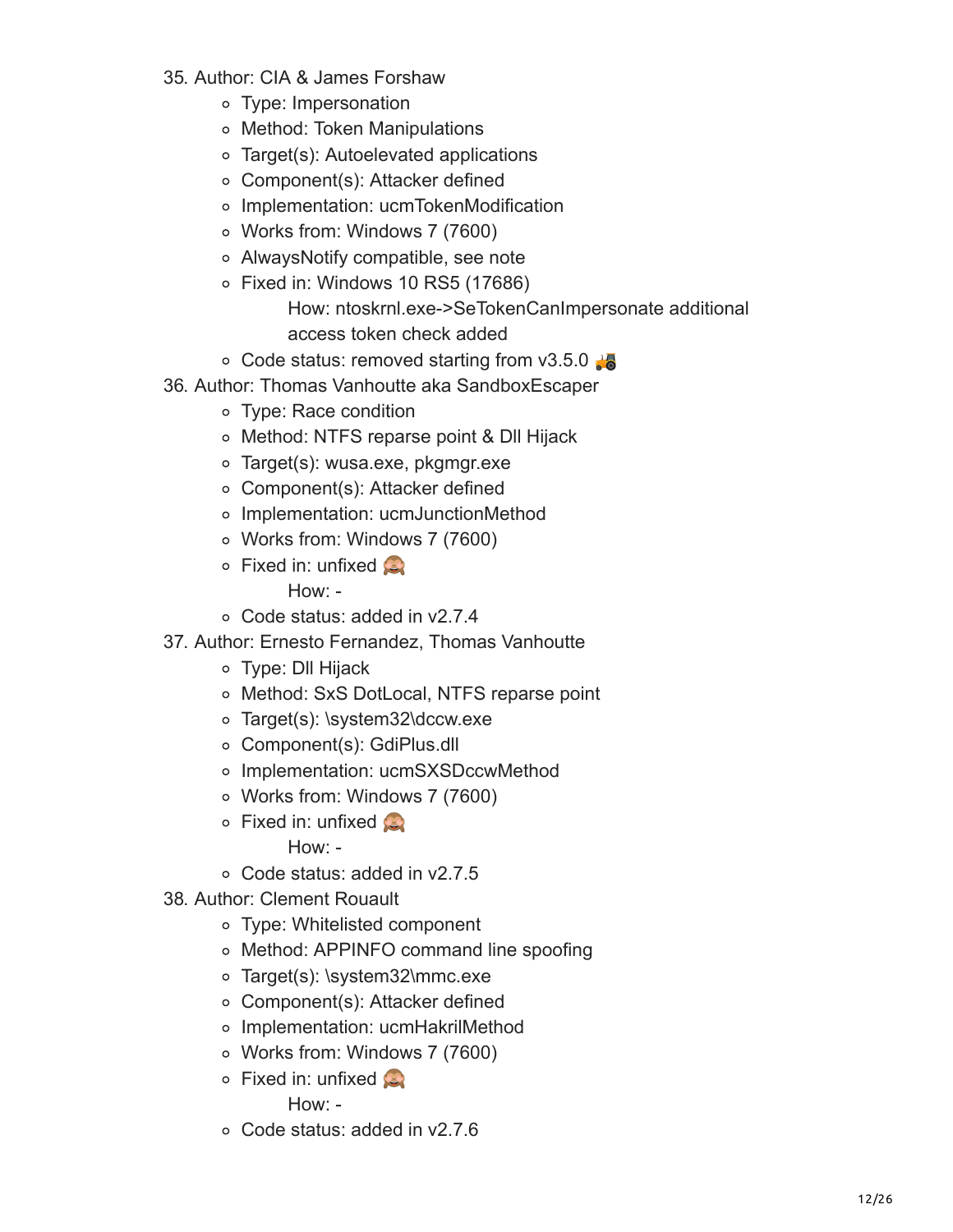- 39. Author: Stefan Kanthak
	- Type: Dll Hijack
	- Method: .NET Code Profiler
	- Target(s): \system32\mmc.exe
	- Component(s): Attacker defined
	- o Implementation: ucmCorProfilerMethod
	- Works from: Windows 7 (7600)
	- $\circ$  Fixed in: unfixed

- Code status: added in v2.7.7
- 40. Author: Ruben Boonen
	- Type: COM Handler Hijack
	- Method: Registry key manipulation
	- Target(s): \system32\mmc.exe, \system32\recdisc.exe
	- Component(s): Attacker defined
	- o Implementation: ucmCOMHandlersMethod
	- Works from: Windows 7 (7600)
	- Fixed in: Windows 10 19H1 (18362)
		- How: Side effect of Windows changes
	- $\circ$  Code status: removed starting from v3.5.0
- 41. Author: Oddvar Moe
	- Type: Elevated COM interface
	- o Method: ICMLuaUtil
	- Target(s): Attacker defined
	- Component(s): Attacker defined
	- o Implementation: ucmCMLuaUtilShellExecMethod
	- Works from: Windows 7 (7600)
	- $\circ$  Fixed in: unfixed

How: -

- Code status: added in v2.7.9
- 42. Author: BreakingMalware and Enigma0x3
	- Type: Elevated COM interface
	- o Method: IFwCplLua
	- Target(s): Attacker defined
	- Component(s): Attacker defined
	- o Implementation: ucmFwCplLuaMethod
	- Works from: Windows 7 (7600)
	- $\circ$  Fixed in: Windows 10 RS4 (17134) How: Shell API update
	- $\circ$  Code status: removed starting from v3.5.0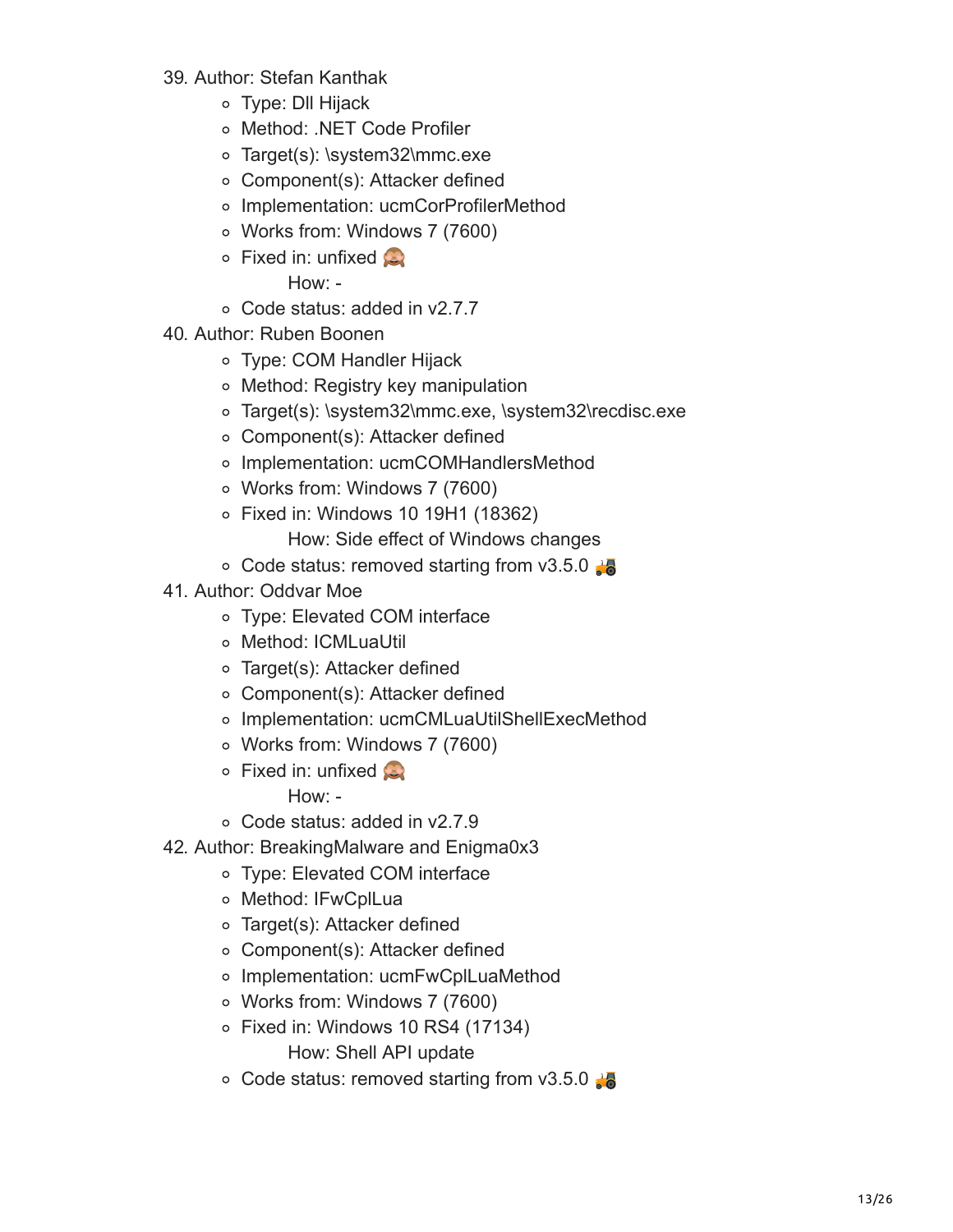- 43. Author: Oddvar Moe derivative
	- Type: Elevated COM interface
	- Method: IColorDataProxy, ICMLuaUtil
	- Target(s): Attacker defined
	- Component(s): Attacker defined
	- o Implementation: ucmDccwCOMMethod
	- Works from: Windows 7 (7600)
	- $\circ$  Fixed in: unfixed

- Code status: added in v2.8.3
- 44. Author: bytecode77
	- Type: Shell API
	- Method: Environment variables expansion
	- Target(s): Multiple auto-elevated processes
	- Component(s): Various per target
	- o Implementation: ucmVolatileEnvMethod
	- Works from: Windows 7 (7600)
	- $\circ$  Fixed in: Windows 10 RS3 (16299)

How: Current user system directory variables ignored during process creation

- $\circ$  Code status: removed starting from v3.5.0
- 45. Author: bytecode77
	- Type: Shell API
	- Method: Registry key manipulation
	- o Target(s): \system32\slui.exe
	- Component(s): Attacker defined
	- Implementation: ucmSluiHijackMethod
	- Works from: Windows 8.1 (9600)
	- Fixed in: Windows 10 20H1 (19041)

How: Side effect of Windows changes

- $\circ$  Code status: removed starting from v3.5.0
- 46. Author: Anonymous
	- Type: Race Condition
	- Method: Registry key manipulation
	- Target(s): \system32\BitlockerWizardElev.exe
	- Component(s): Attacker defined
	- o Implementation: ucmBitlockerRCMethod
	- Works from: Windows 7 (7600)
	- Fixed in: Windows 10 RS4 (>16299) How: Shell API update
	- $\circ$  Code status: removed starting from v3.5.0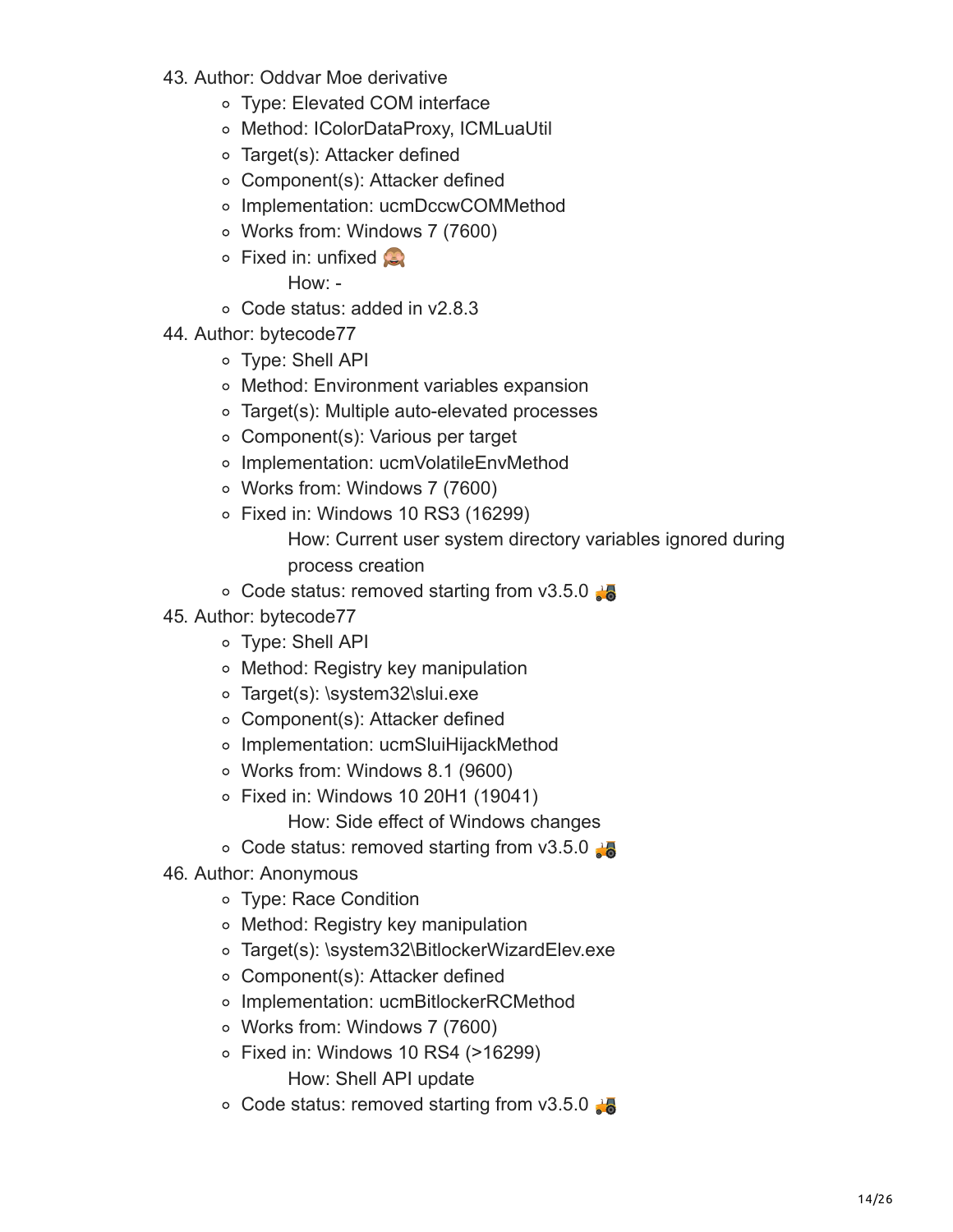- 47. Author: clavoillotte & 3gstudent
	- Type: COM Handler Hijack
	- Method: Registry key manipulation
	- o Target(s): \system32\mmc.exe
	- Component(s): Attacker defined
	- o Implementation: ucmCOMHandlersMethod2
	- Works from: Windows 7 (7600)
	- Fixed in: Windows 10 19H1 (18362)
		- How: Side effect of Windows changes
	- $\circ$  Code status: removed starting from v3.5.0
- 48. Author: deroko
	- Type: Elevated COM interface
	- o Method: ISPPLUAObject
	- Target(s): Attacker defined
	- Component(s): Attacker defined
	- o Implementation: ucmSPPLUAObjectMethod
	- Works from: Windows 7 (7600)
	- $\circ$  Fixed in: Windows 10 RS5 (17763)
		- How: ISPPLUAObject interface method changed
	- $\circ$  Code status: removed starting from v3.5.0
- 49. Author: RinN
	- Type: Elevated COM interface
	- o Method: ICreateNewLink
	- Target(s): \system32\TpmInit.exe
	- Component(s): WbemComn.dll
	- o Implementation: ucmCreateNewLinkMethod
	- Works from: Windows 7 (7600)
	- Fixed in: Windows 10 RS1 (14393)
		- How: Side effect of consent.exe COMAutoApprovalList introduction
	- $\circ$  Code status: removed starting from v3.5.0
- 50. Author: Anonymous
	- Type: Elevated COM interface
	- Method: IDateTimeStateWrite, ISPPLUAObject
	- Target(s): w32time service
	- Component(s): w32time.dll
	- Implementation: ucmDateTimeStateWriterMethod
	- Works from: Windows 7 (7600)
	- $\circ$  Fixed in: Windows 10 RS5 (17763)

How: Side effect of ISPPLUAObject interface change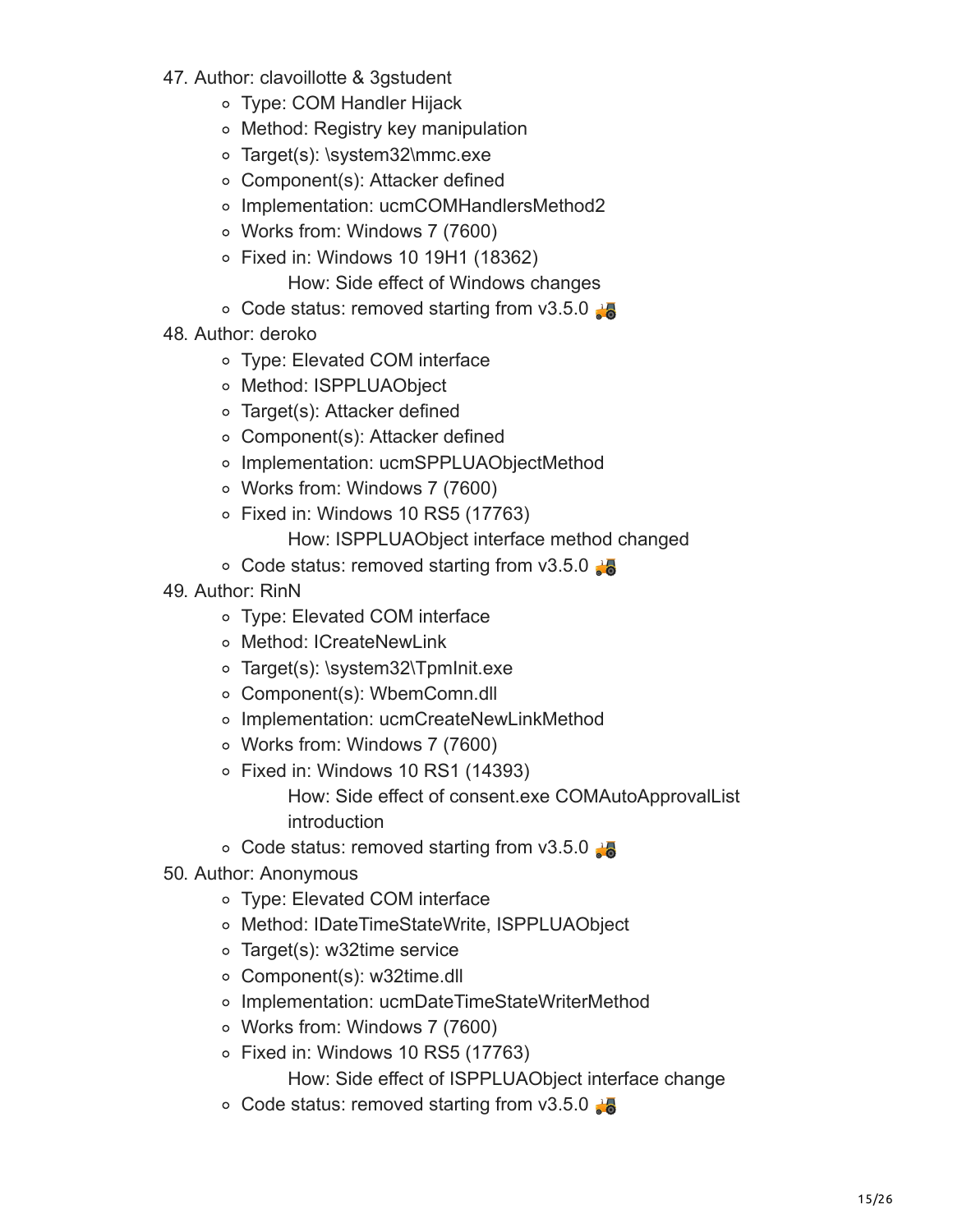- 51. Author: bytecode77 derivative
	- Type: Elevated COM interface
	- o Method: IAccessibilityCplAdmin
	- o Target(s): \system32\rstrui.exe
	- Component(s): Attacker defined
	- o Implementation: ucmAcCplAdminMethod
	- Works from: Windows 7 (7600)
	- $\circ$  Fixed in: Windows 10 RS4 (17134) How: Shell API update
	- $\circ$  Code status: removed starting from v3.5.0
- 52. Author: David Wells
	- Type: Whitelisted component
	- Method: AipNormalizePath parsing abuse
	- Target(s): Attacker defined
	- Component(s): Attacker defined
	- Implementation: ucmDirectoryMockMethod
	- Works from: Windows 7 (7600)
	- $\circ$  Fixed in: unfixed

- Code status: added in v3.0.4
- 53. Author: Emeric Nasi
	- Type: Shell API
	- Method: Registry key manipulation
	- o Target(s): \system32\sdclt.exe
	- Component(s): Attacker defined
	- o Implementation: ucmShellRegModMethod
	- Works from: Windows 10 (14393)
	- $\circ$  Fixed in: unfixed

How: -

- Code status: added in v3.1.3
- 54. Author: egre55
	- Type: Dll Hijack
	- Method: Dll path search abuse
	- Target(s): \syswow64\SystemPropertiesAdvanced.exe and other SystemProperties\*.exe
	- Component(s): \AppData\Local\Microsoft\WindowsApps\srrstr.dll
	- o Implementation: ucmEgre55Method
	- Works from: Windows 10 (14393)
	- Fixed in: Windows 10 19H1 (18362) How: SysDm.cpl! CreateSystemRestorePage has been updated for secured load library call
	- $\circ$  Code status: removed starting from v3.5.0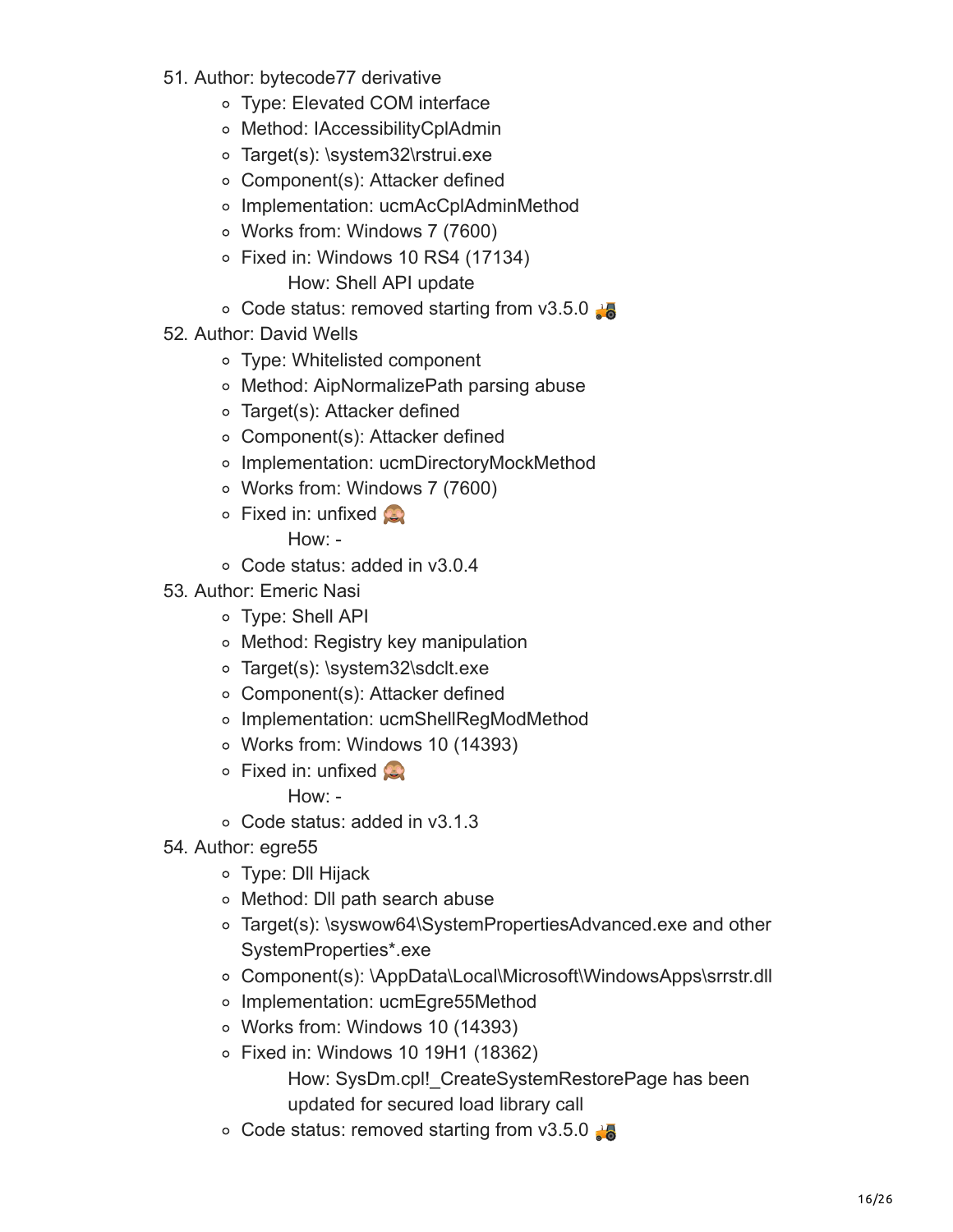- 55. Author: James Forshaw
	- Type: GUI Hack
	- Method: UIPI bypass with token modification
	- Target(s): \system32\osk.exe, \system32\msconfig.exe
	- Component(s): Attacker defined
	- Implementation: ucmTokenModUIAccessMethod
	- Works from: Windows 7 (7600)
	- $\circ$  Fixed in: unfixed

- Code status: added in v3.1.5
- 56. Author: Hashim Jawad
	- Type: Shell API
	- Method: Registry key manipulation
	- Target(s): \system32\WSReset.exe
	- Component(s): Attacker defined
	- o Implementation: ucmShellRegModMethod2
	- Works from: Windows 10 (17134)
	- Fixed in: Windows 11 (22000)
		- How: Windows components redesign
	- $\circ$  Code status: removed starting from v3.5.7
- 57. Author: Leo Davidson derivative by Win32/Gapz
	- Type: Dll Hijack
	- o Method: IFileOperation
	- Target(s): \system32\sysprep\sysprep.exe
	- Component(s): unattend.dll
	- Implementation: ucmStandardAutoElevation
	- Works from: Windows 7 (7600)
	- Fixed in: Windows 8.1 (9600)
		- How: sysprep.exe hardened LoadFrom manifest elements
	- $\circ$  Code status: removed starting from v3.5.0
- 58. Author: RinN
	- Type: Elevated COM interface
	- Method: IEditionUpgradeManager
	- Target(s): \system32\clipup.exe
	- Component(s): Attacker defined
	- Implementation: ucmEditionUpgradeManagerMethod
	- Works from: Windows 10 (14393)
	- **Fixed in: unfixed**

How: -

Code status: added in v3.2.0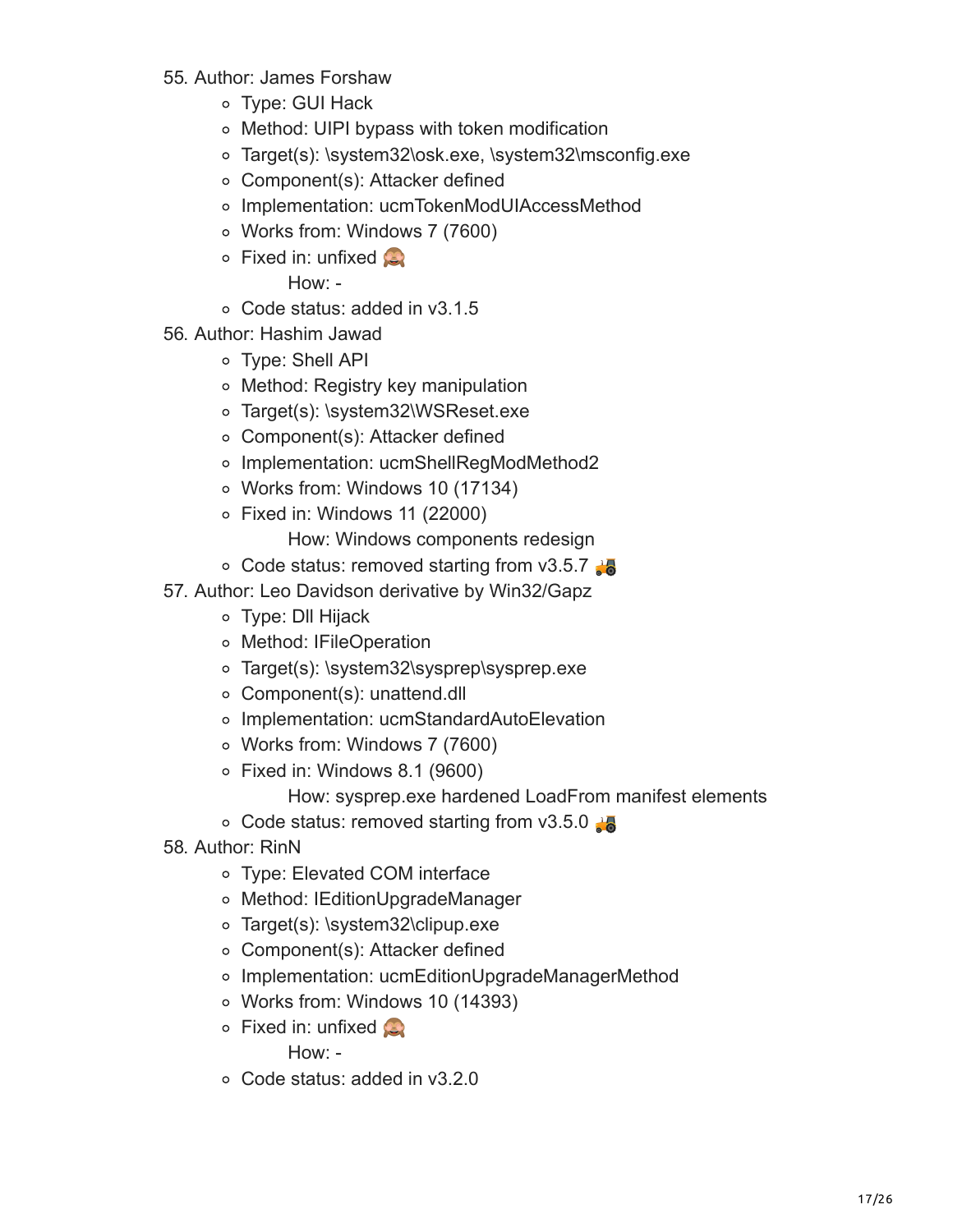- 59. Author: James Forshaw
	- Type: AppInfo ALPC
	- Method: RAiLaunchAdminProcess and DebugObject
	- Target(s): Attacker defined
	- Component(s): Attacker defined
	- o Implementation: ucmDebugObjectMethod
	- Works from: Windows 7 (7600)
	- $\circ$  Fixed in: unfixed

- Code status: added in v3.2.3
- 60. Author: Enigma0x3 derivative by WinNT/Glupteba
	- Type: Shell API
	- Method: Registry key manipulation
	- Target(s): \system32\CompMgmtLauncher.exe
	- Component(s): Attacker defined
	- Implementation: ucmGluptebaMethod
	- Works from: Windows 7 (7600)
	- $\circ$  Fixed in: Windows 10 RS2 (15063)
		- How: CompMgmtLauncher.exe autoelevation removed
	- $\circ$  Code status: removed starting from v3.5.0
- 61. Author: Enigma0x3/bytecode77 derivative by Nassim Asrir
	- Type: Shell API
	- Method: Registry key manipulation
	- Target(s): \system32\slui.exe, \system32\changepk.exe
	- Component(s): Attacker defined
	- o Implementation: ucmShellRegModMethod
	- Works from: Windows 10 (14393)
	- $\circ$  Fixed in: unfixed

How: -

- Code status: added in v3.2.5
- 62. Author: winscripting.blog
	- Type: Shell API
	- Method: Registry key manipulation
	- Target(s): \system32\computerdefaults.exe
	- Component(s): Attacker defined
	- o Implementation: ucmShellRegModMethod
	- Works from: Windows 10 RS4 (17134)
	- **Fixed in: unfixed**

How: -

Code status: added in v3.2.6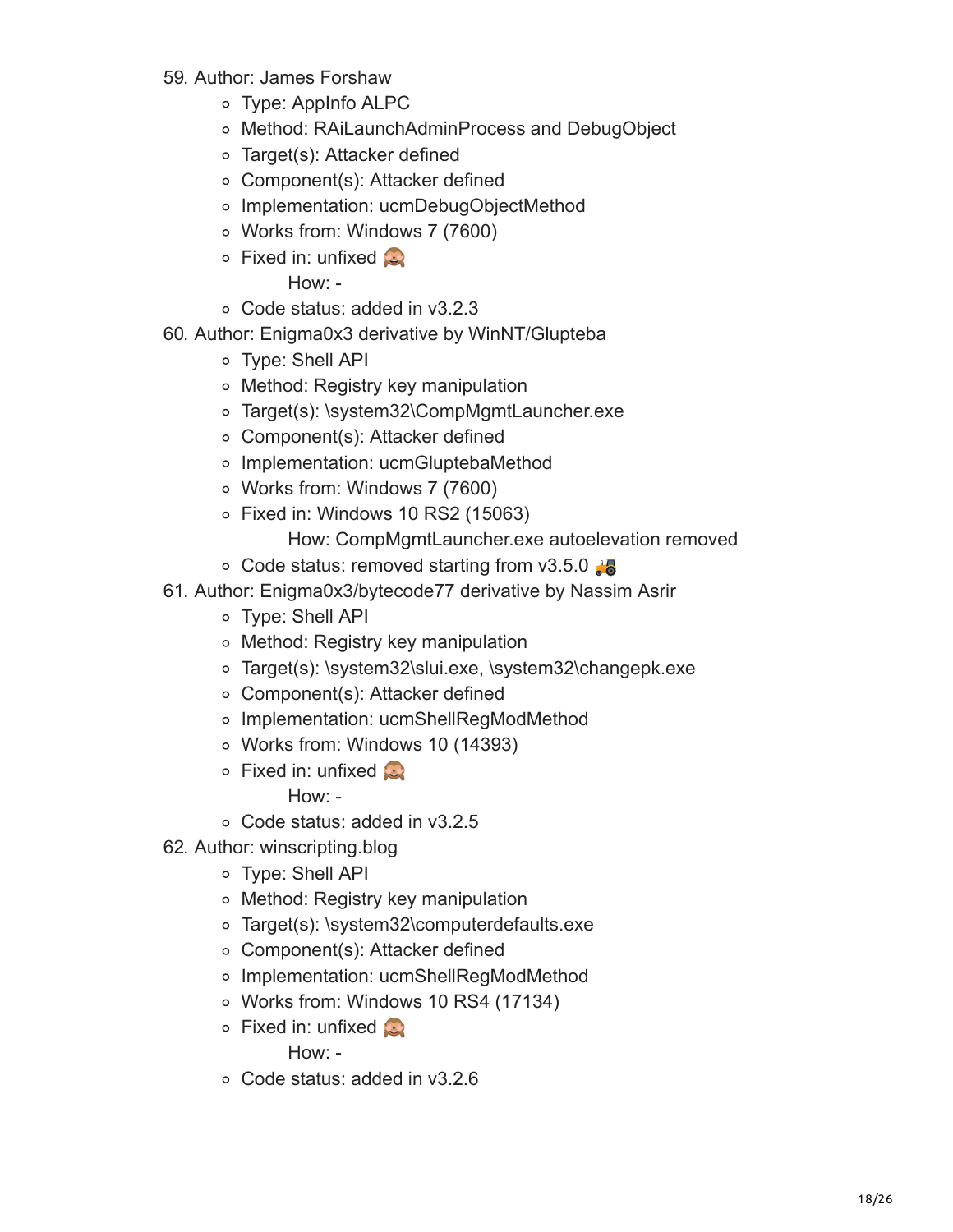- 63. Author: Arush Agarampur
	- Type: Dll Hijack
	- Method: ISecurityEditor
	- Target(s): Native Image Cache elements
	- Component(s): Attacker defined
	- o Implementation: ucmNICPoisonMethod
	- Works from: Windows 7 (7600)
	- $\circ$  Fixed in: unfixed

- Code status: added in v3.2.7
- 64. Author: Arush Agarampur
	- Type: Elevated COM interface
	- Method: IIEAxiAdminInstaller, IIEAxiInstaller2, IFileOperation
	- Target(s): IE add-on install cache
	- Component(s): Attacker defined
	- Implementation: ucmIeAddOnInstallMethod
	- Works from: Windows 7 (7600)
	- $\circ$  Fixed in: unfixed

How: -

- Code status: added in v3.5.1
- 65. Author: Arush Agarampur
	- Type: Elevated COM interface
	- o Method: IWscAdmin
	- Target(s): Shell Protocol Hijack
	- Component(s): Attacker defined
	- Implementation: ucmWscActionProtocolMethod
	- Works from: Windows 7 (7600)
	- $\circ$  Fixed in: unfixed

How: -

- Code status: added in v3.5.2
- 66. Author: Arush Agarampur
	- Type: Elevated COM interface
	- Method: IFwCplLua, Shell Protocol Hijack
	- Target(s): Shell protocol registry entry and environment variables
	- Component(s): Attacker defined
	- o Implementation: ucmFwCplLuaMethod2
	- Works from: Windows 7 (7600)
	- **Fixed in: unfixed**

How: -

Code status: added in v3.5.3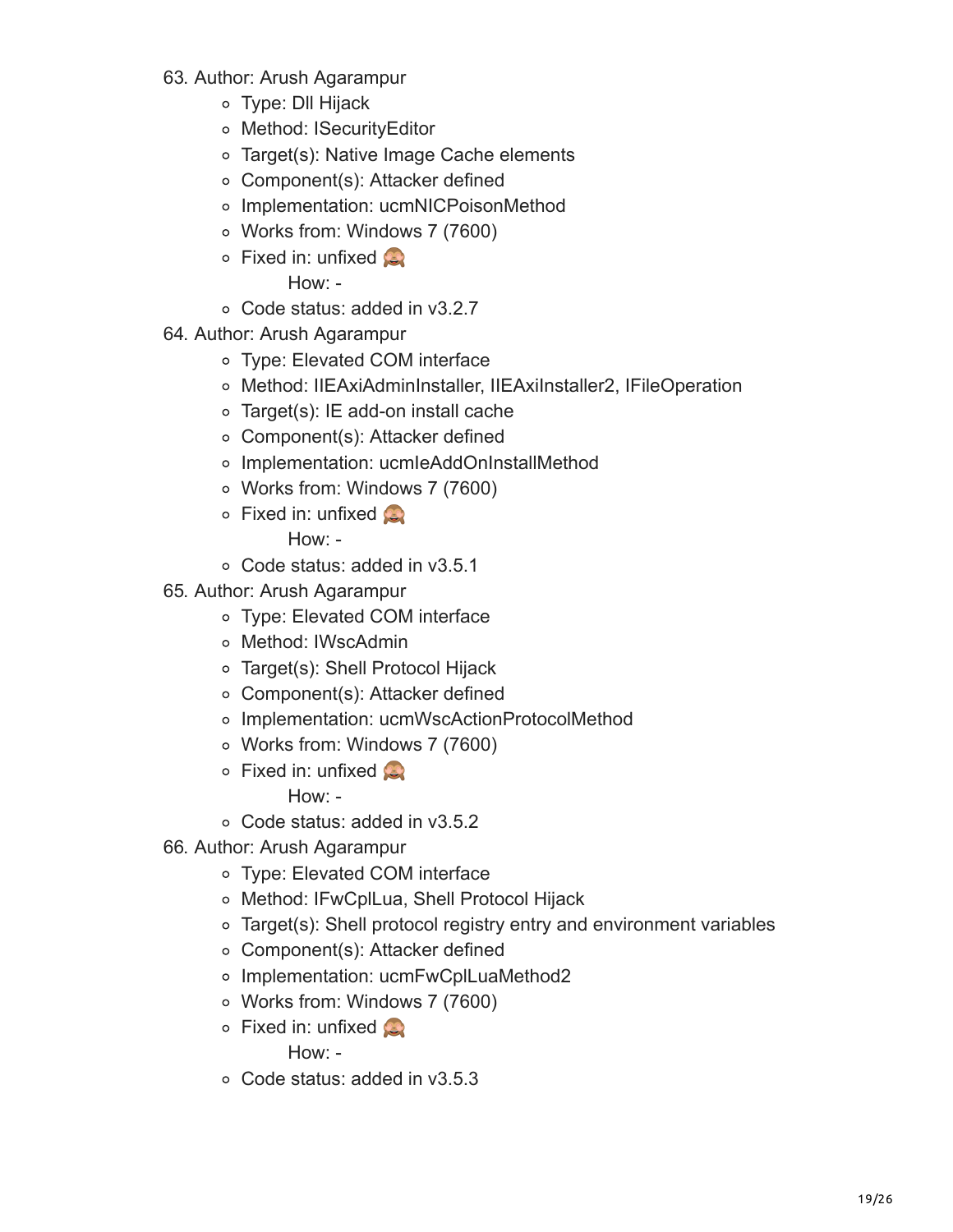- 67. Author: Arush Agarampur
	- Type: Shell API
	- Method: Shell Protocol Hijack
	- Target(s): \system32\fodhelper.exe
	- Component(s): Attacker defined
	- o Implementation: ucmMsSettingsProtocolMethod
	- Works from: Windows 10 TH1 (10240)
	- $\circ$  Fixed in: unfixed

- Code status: added in v3.5.4
- 68. Author: Arush Agarampur
	- Type: Shell API
	- Method: Shell Protocol Hijack
	- Target(s): \system32\wsreset.exe
	- Component(s): Attacker defined
	- Implementation: ucmMsStoreProtocolMethod
	- Works from: Windows 10 RS5 (17763)
	- $\circ$  Fixed in: unfixed

How: -

- Code status: added in v3.5.5
- 69. Author: Arush Agarampur
	- Type: Shell API
	- Method: Environment variables expansion, Dll Hijack
	- Target(s): \system32\taskhostw.exe
	- Component(s): pcadm.dll
	- Implementation: ucmPcaMethod
	- Works from: Windows 7 (7600)
	- AlwaysNotify compatible
	- **Fixed in: unfixed** 
		- How: -
	- Code status: added in v3.5.6
- 70. Author: V3ded
	- Type: Shell API
	- Method: Registry key manipulation
	- o Target(s): \system32\fodhelper.exe, \system32\computerdefaults.exe
	- Component(s): Attacker defined
	- o Implementation: ucmShellRegModMethod3
	- Works from: Windows 10 (10240)
	- $\circ$  Fixed in: unfixed

How: -

Code status: added in v3.5.7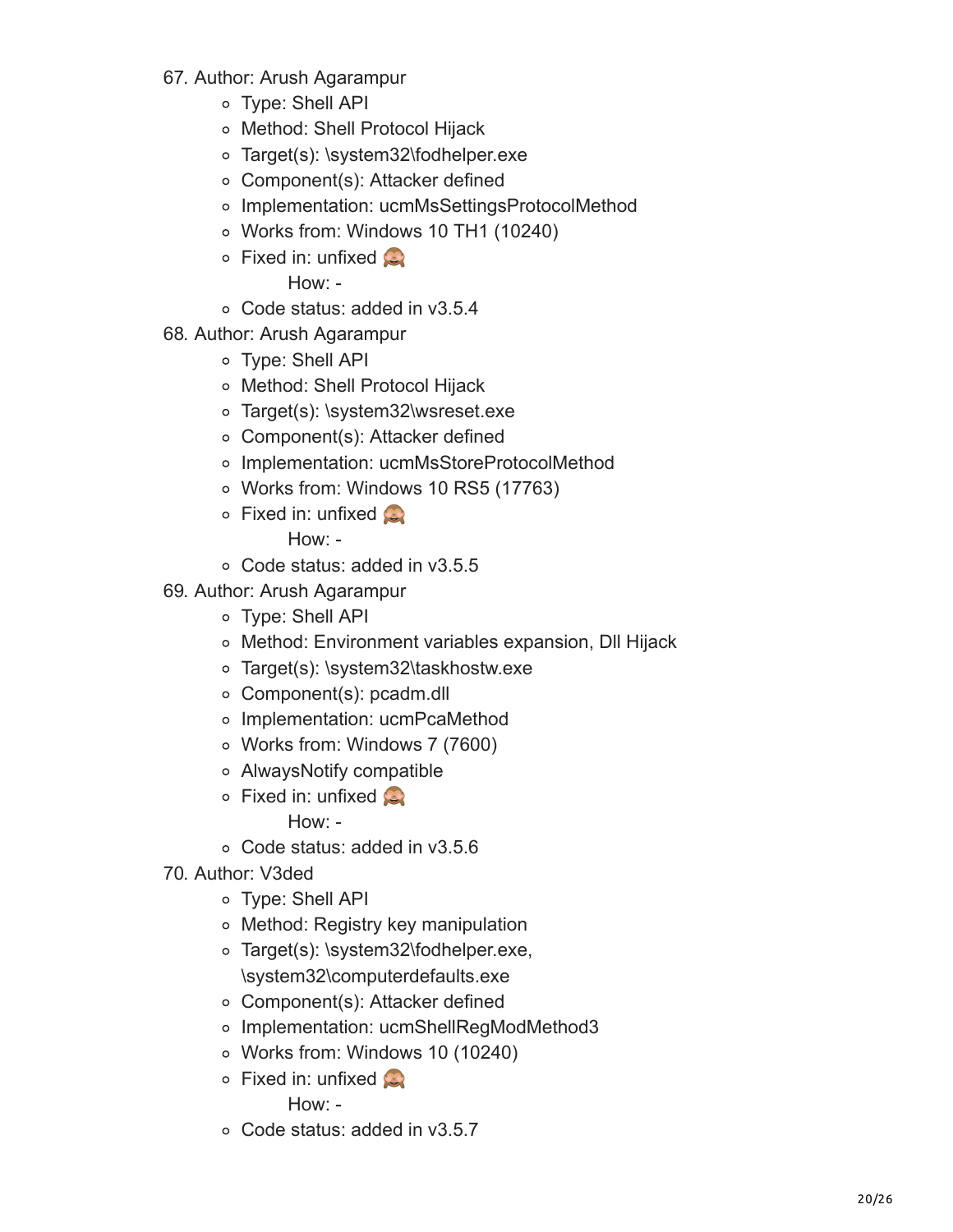- 71. Author: Arush Agarampur
	- Type: Dll Hijack
	- Method: ISecurityEditor
	- Target(s): Native Image Cache elements
	- Component(s): Attacker defined
	- o Implementation: ucmNICPoisonMethod2
	- Works from: Windows 7 RTM (7600)
	- $\circ$  Fixed in: unfixed

- Code status: added in v3.5.8
- 72. Author: Emeric Nasi
	- Type: Dll Hijack
	- Method: Dll path search abuse
	- o Target(s): \syswow64\msdt.exe, \system32\sdiagnhost.exe
	- Component(s): BluetoothDiagnosticUtil.dll
	- Implementation: ucmMsdtMethod
	- Works from: Windows 10 (10240)
	- $\circ$  Fixed in: unfixed

How: -

- Code status: added in v3.5.9
- 73. Author: orange\_8361 and antonioCoco
	- Type: Shell API
	- Method: .NET deserialization
	- Target(s): \system32\mmc.exe EventVwr.msc
	- Component(s): Attacker defined
	- o Implementation: ucmDotNetSerialMethod
	- Works from: Windows 7 RTM (7600)
	- $\circ$  Fixed in: unfixed

How: -

Code status: added in v3.6.0

Note:

- Method (30) (63) and later implemented only in x64 version;
- Method (30) require x64 because it abuses WOW64 subsystem feature;
- Method (55) is not really reliable (as any GUI hacks) and included just for fun.

Run examples:

- akagi32.exe 23
- $\bullet$  akagi64.exe 61
- akagi32 23 c:\windows\system32\calc.exe
- akagi64 61 c:\windows\system32\charmap.exe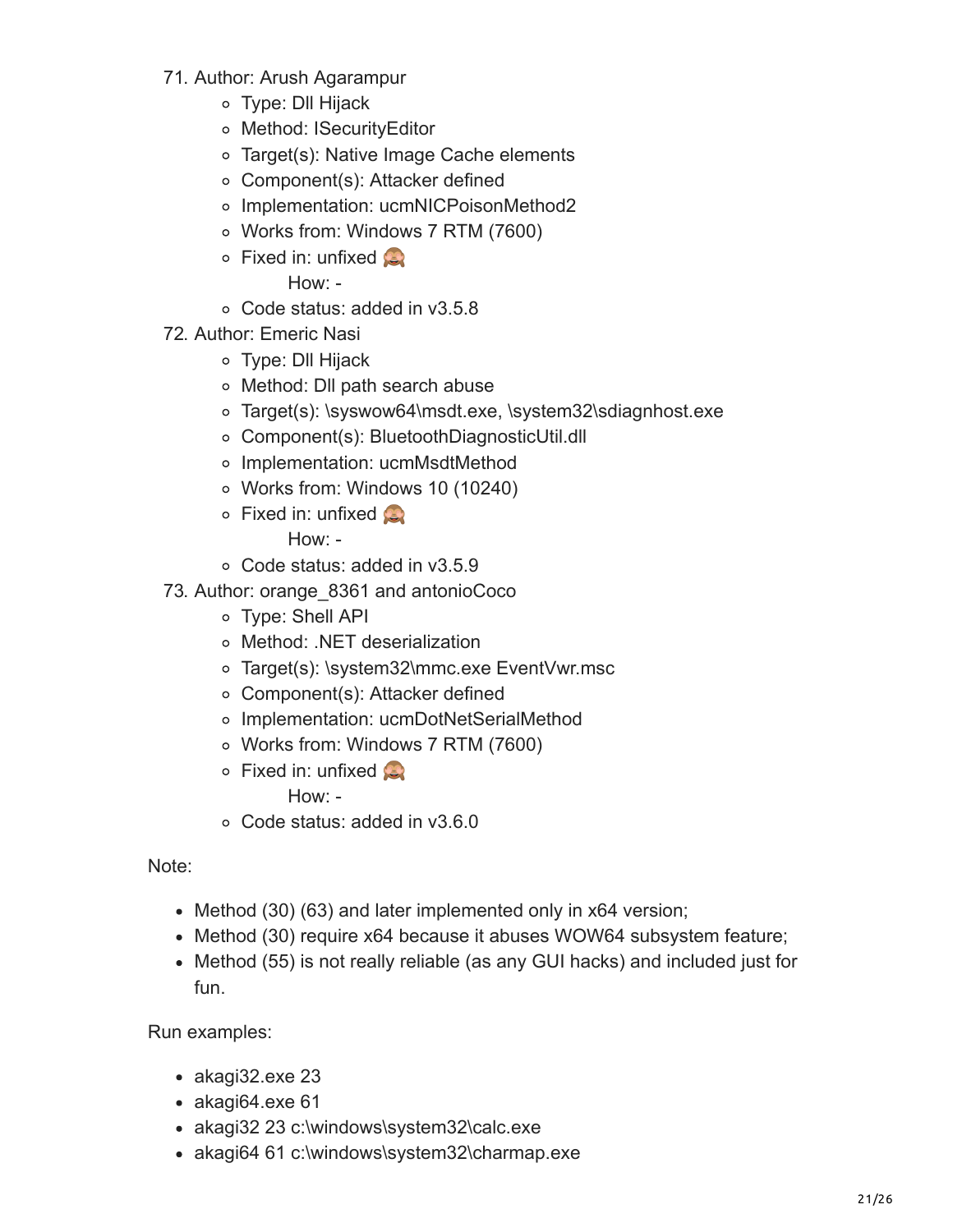## **Warning**

- This tool shows ONLY popular UAC bypass method used by malware, and re-implement some of them in a different way improving original concepts. There are different, not yet known to the general public, methods. Be aware of this;
- This tool is not intended for AV tests and not tested to work in aggressive AV environment, if you still plan to use it with installed bloatware AV soft use it at your own risk;
- Some AV may flag this tool as HackTool, MSE/WinDefender constantly marks it as malware, nope;
- If you run this program on real computer remember to remove all program leftovers after usage, for more info about files it drops to system folders see source code;
- Most of methods created for x64, with no x86-32 support in mind. I don't see any sense in supporting 32 bit versions of Windows or wow64, however with small tweaks most of them will run under wow64 as well.

If you wondering why this still exists and working - here is the explanation - an official Microsoft WHITEFLAG (including totally incompetent statements as bonus)<https://devblogs.microsoft.com/oldnewthing/20160816-00/?p=94105>

#### **Windows 10 support and testing policy**

- UACMe tested only with LSTB/LTSC variants (1607/1809) and Last RTM-1 versions, e.g. if current version is 2004 it will be tested on 2004 (19041) and previous version 1909 (18363);
- Insider builds are not supported as methods may be fixed there.

## **Protection**

Account without administrative privileges.

#### **Malware usage**

We do not take any responsibility for this tool usage in the malicious purposes. It is free, open-source and provided AS-IS for everyone.

#### **Other usage**

Currently used as "signature" by "THOR APT" scanner (handmade pattern matching fraudware from Germany). We do not take any responsibility for this tool usage in the fraudware;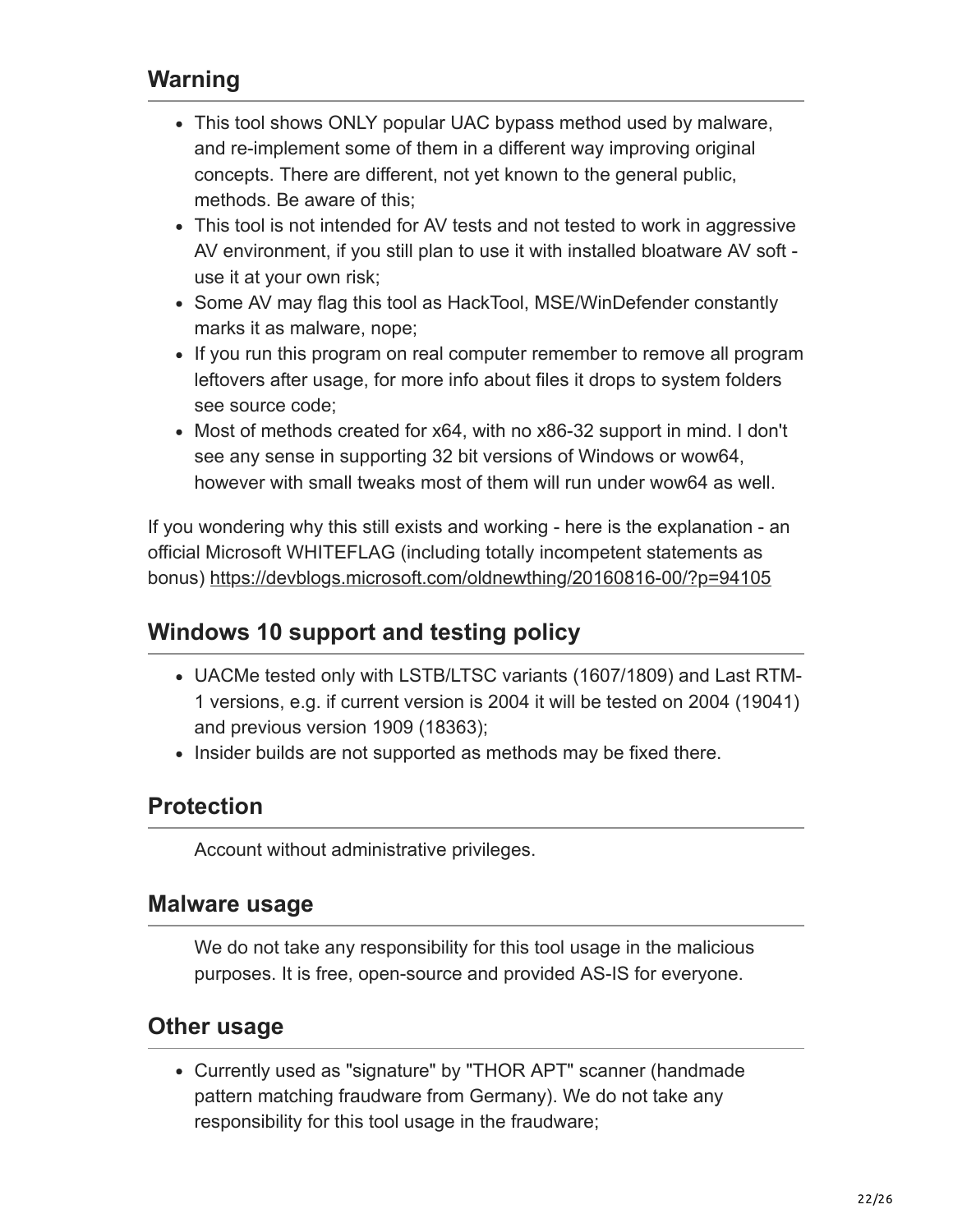- The repository <https://github.com/hfiref0x/UACME> and it contents are the only genuine source for UACMe code. We have nothing to do with external links to this project, mentions anywhere as well as modifications (forks);
- In July 2016 so-called "security company" Cymmetria released report about script-kiddie malware bundle called "Patchwork" and false flagged it as APT. They stated it was using "UACME method", which in fact is just slightly and unprofessionally modified injector dll from UACMe v1.9 and was using Carberp/Pitou hybrid method in malware self-implemented way. We do not take any responsibility for UACMe usage in the dubious advertising campaigns from third party "security companies".

# **Build**

- UACMe comes with full source code, written in C;
- In order to build from source you need Microsoft Visual Studio 2015 and later versions.

# **Compiled Binaries**

- They are not provided since 2.8.9 and will never be provided in future. The reasons (and why you too should not provide them to the general public):
	- ∘ If you look at this project in a nutshell it is a HackTool, despite initial goal to be a demonstrator. Of course several AV's detects it as HackTool (MS WD for example), however most of VirusTotal patients detects it as generic "malware". Which is of course incorrect, however unfortunately some lazy malware writers blindly copy-paste code to their crapware (or even simple use this tool directly) thus some AV created signatures based on project code parts;
	- By giving compiled binaries to everyone you make life of scriptkiddies much easier because having need to compile from source works as perfect barrier for exceptionally dumb script-kiddies and "button-clickers";
	- Having compiled binaries in the repository will ultimately lead to flagging this repository pages as malicious (due to above reasons) by various content filters (SmartScreen, Google Safe Browsing etc).
- This decision is a final and won't be changed.

#### **Instructions**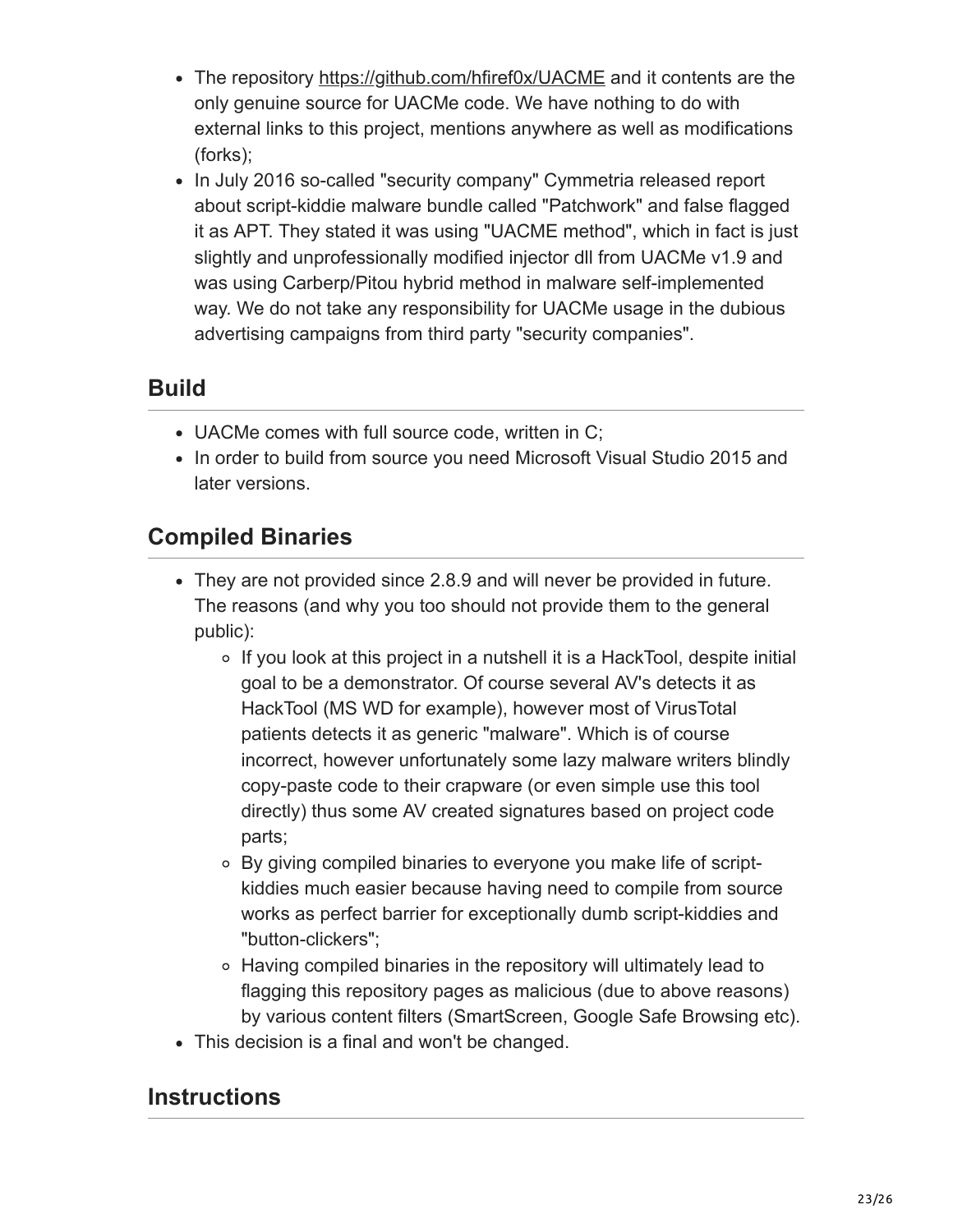- Select Platform ToolSet first for project in solution you want to build (Project->Properties->General):
	- v140 for Visual Studio 2015;
	- v141 for Visual Studio 2017;
	- v142 for Visual Studio 2019.
- For v140 and above set Target Platform Version (Project->Properties- >General):
	- o If v140 then select 8.1 (Note that Windows 8.1 SDK must be installed);
	- $\circ$  If v141/v142 then select 10.
- The following SDK are required for building the binaries:
	- Windows 8.1 or Windows 10 SDK (tested with 19041 version)
	- NET Framework SDK (tested with 4.8 version)
- To build working binary:
	- Compile payload units
	- Compile Naka module
	- Encrypt all payload units using Naka module
	- Generate secret blobs for these units using Naka module
	- Move compiled units and secret blobs to the Akagi\Bin directory
	- Rebuild Akagi

#### **References**

- Windows 7 UAC whitelist. [http://www.pretentiousname.com/misc/win7\\_uac\\_whitelist2.html](http://www.pretentiousname.com/misc/win7_uac_whitelist2.html)
- Malicious Application Compatibility Shims, [https://www.blackhat.com/docs/eu-15/materials/eu-15-Pierce-Defending-](https://www.blackhat.com/docs/eu-15/materials/eu-15-Pierce-Defending-Against-Malicious-Application-Compatibility-Shims-wp.pdf)Against-Malicious-Application-Compatibility-Shims-wp.pdf
- Junfeng Zhang from WinSxS dev team blog, <https://blogs.msdn.microsoft.com/junfeng/>
- Beyond good ol' Run key, series of articles, <http://www.hexacorn.com/blog>
- KernelMode.Info UACMe thread, <https://www.kernelmode.info/forum/viewtopicf985.html?f=11&t=3643>
- Command Injection/Elevation Environment Variables Revisited, [https://breakingmalware.com/vulnerabilities/command-injection-and](https://breakingmalware.com/vulnerabilities/command-injection-and-elevation-environment-variables-revisited)elevation-environment-variables-revisited
- "Fileless" UAC Bypass Using eventvwr.exe and Registry Hijacking, [https://enigma0x3.net/2016/08/15/fileless-uac-bypass-using-eventvwr](https://enigma0x3.net/2016/08/15/fileless-uac-bypass-using-eventvwr-exe-and-registry-hijacking/)exe-and-registry-hijacking/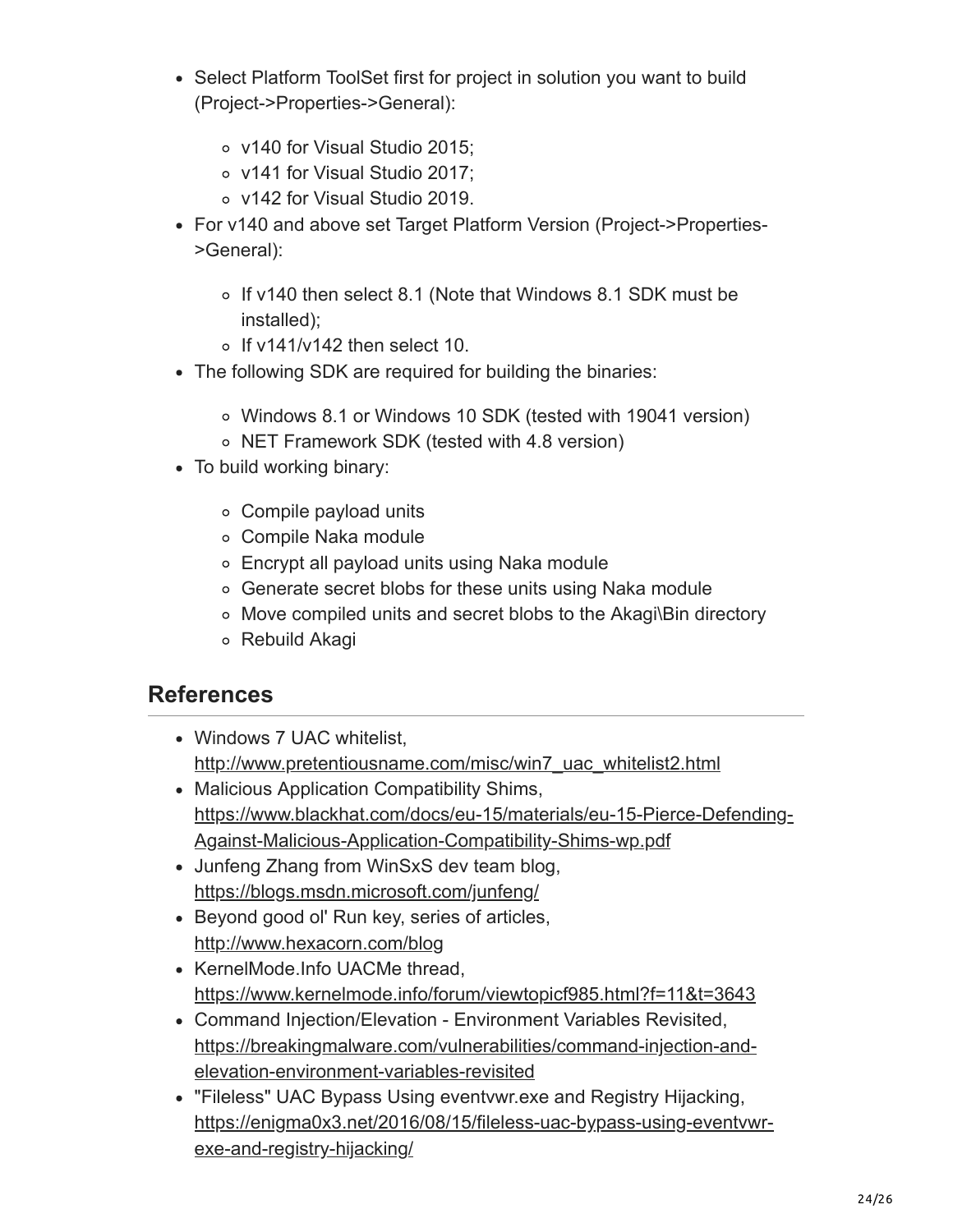- Bypassing UAC on Windows 10 using Disk Cleanup, [https://enigma0x3.net/2016/07/22/bypassing-uac-on-windows-10-using](https://enigma0x3.net/2016/07/22/bypassing-uac-on-windows-10-using-disk-cleanup/)disk-cleanup/
- Using IARPUninstallStringLauncher COM interface to bypass UAC, <http://www.freebuf.com/articles/system/116611.html>
- Bypassing UAC using App Paths, <https://enigma0x3.net/2017/03/14/bypassing-uac-using-app-paths/>
- "Fileless" UAC Bypass using sdclt.exe, <https://enigma0x3.net/2017/03/17/fileless-uac-bypass-using-sdclt-exe/>
- UAC Bypass or story about three escalations, <https://habrahabr.ru/company/pm/blog/328008/>
- Exploiting Environment Variables in Scheduled Tasks for UAC Bypass, [https://tyranidslair.blogspot.ru/2017/05/exploiting-environment-variables](https://tyranidslair.blogspot.ru/2017/05/exploiting-environment-variables-in.html)in.html
- First entry: Welcome and fileless UAC bypass, <https://winscripting.blog/2017/05/12/first-entry-welcome-and-uac-bypass/>
- Reading Your Way Around UAC in 3 parts:
	- 1. [https://tyranidslair.blogspot.ru/2017/05/reading-your-way-around](https://tyranidslair.blogspot.ru/2017/05/reading-your-way-around-uac-part-1.html)uac-part-1.html
	- 2. [https://tyranidslair.blogspot.ru/2017/05/reading-your-way-around](https://tyranidslair.blogspot.ru/2017/05/reading-your-way-around-uac-part-2.html)uac-part-2.html
	- 3. [https://tyranidslair.blogspot.ru/2017/05/reading-your-way-around](https://tyranidslair.blogspot.ru/2017/05/reading-your-way-around-uac-part-3.html)uac-part-3.html
- Research on CMSTP.exe,<https://msitpros.com/?p=3960>
- UAC bypass via elevated .NET applications, <https://offsec.provadys.com/UAC-bypass-dotnet.html>
- UAC Bypass by Mocking Trusted Directories, [https://medium.com/tenable-techblog/uac-bypass-by-mocking-trusted](https://medium.com/tenable-techblog/uac-bypass-by-mocking-trusted-directories-24a96675f6e)directories-24a96675f6e
- [Yet another sdclt UAC bypass, http://blog.sevagas.com/?Yet-another](http://blog.sevagas.com/?Yet-another-sdclt-UAC-bypass)sdclt-UAC-bypass
- UAC Bypass via SystemPropertiesAdvanced.exe and DLL Hijacking, <https://egre55.github.io/system-properties-uac-bypass/>
- Accessing Access Tokens for UIAccess, [https://tyranidslair.blogspot.com/2019/02/accessing-access-tokens-for](https://tyranidslair.blogspot.com/2019/02/accessing-access-tokens-for-uiaccess.html)uiaccess.html
- Fileless UAC Bypass in Windows Store Binary, <https://www.activecyber.us/1/post/2019/03/windows-uac-bypass.html>
- Calling Local Windows RPC Servers from .NET, [https://googleprojectzero.blogspot.com/2019/12/calling-local-windows](https://googleprojectzero.blogspot.com/2019/12/calling-local-windows-rpc-servers-from.html)rpc-servers-from.html